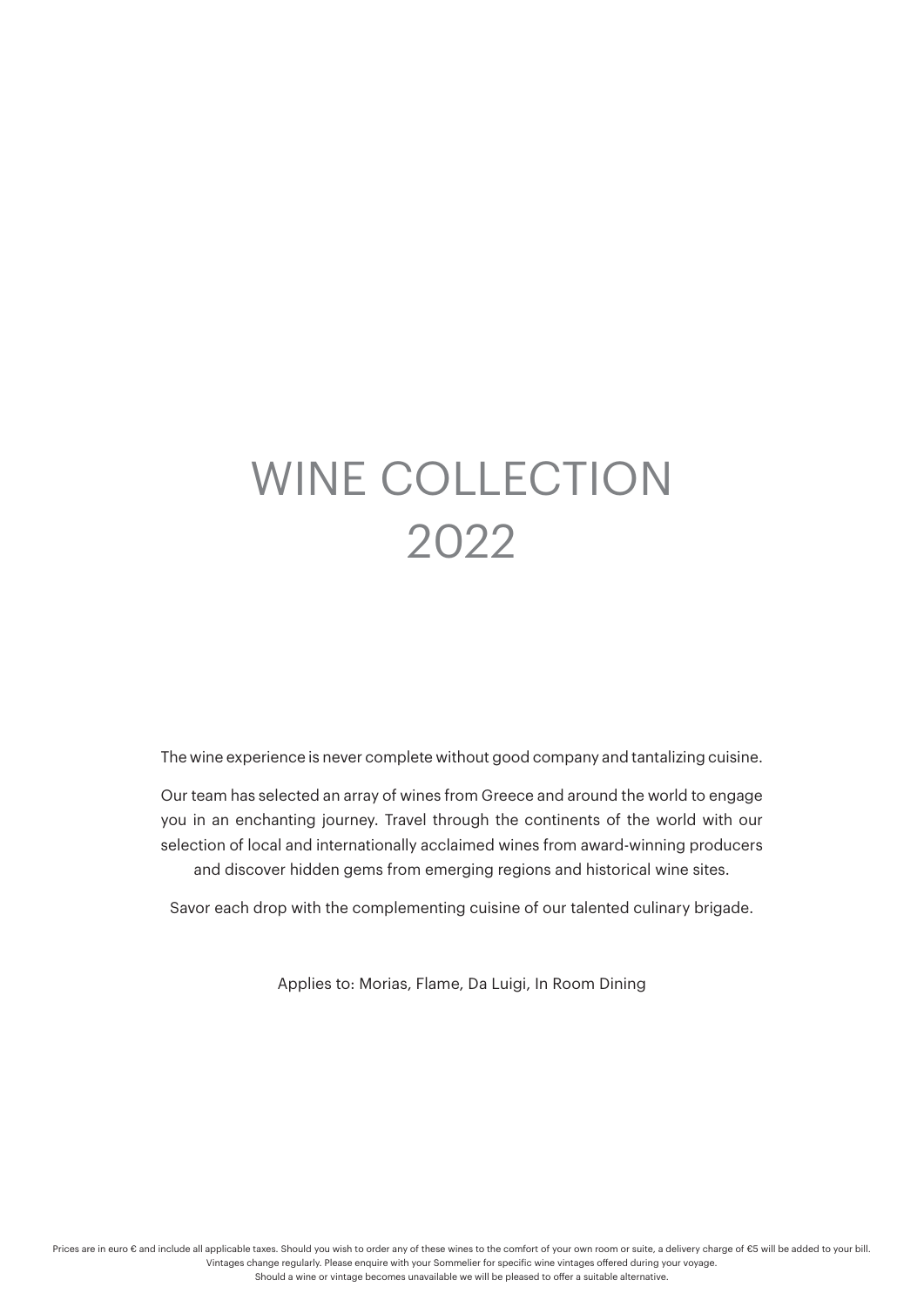# Duclot Caisse 2016

All the 1st Great Growths of Bordeaux and more



Uniting the jewls of Bordeaux, this case is the best way to discover the 2016 vintage.

Produced in limited quantities and protected by an authentication system it brings together some of the top Bordeaux chateaux.

| Chateaux                                                              | $RP / JR$ pts |
|-----------------------------------------------------------------------|---------------|
| Château Lafite Rothschild<br>Pauillac, 1er Grand Cru Classé           | 99/18         |
| Château Mouton Rothschild<br>Pauillac,1er Grand Cru Classé            | 99/18,5       |
| Château Margaux<br>Margaux, 1er Grand Cru Classé                      | 99/17,5       |
| Château Haut - Brion<br>Pessac-Leognan, 1er Grand Cru Classé          | 100/19        |
| Château La Mission Haut-Brion<br>Pessac-Leognan, Cru Classé de Graves | $98+ / 18,5+$ |
| Château Petrus<br>Pomerol                                             | 100/19        |
| Château Cheval Blanc<br>Saint-Emilion 1er Grand Cru Classé "A"        | $100/18,5+$   |
| Château Ausone<br>Saint-Emilion 1er Grand Cru Classé "A"              | $99/18+$      |
| Château D'Yquem<br>Sauternes, 1er Grand Cru Classé                    | $98+ / 18,5+$ |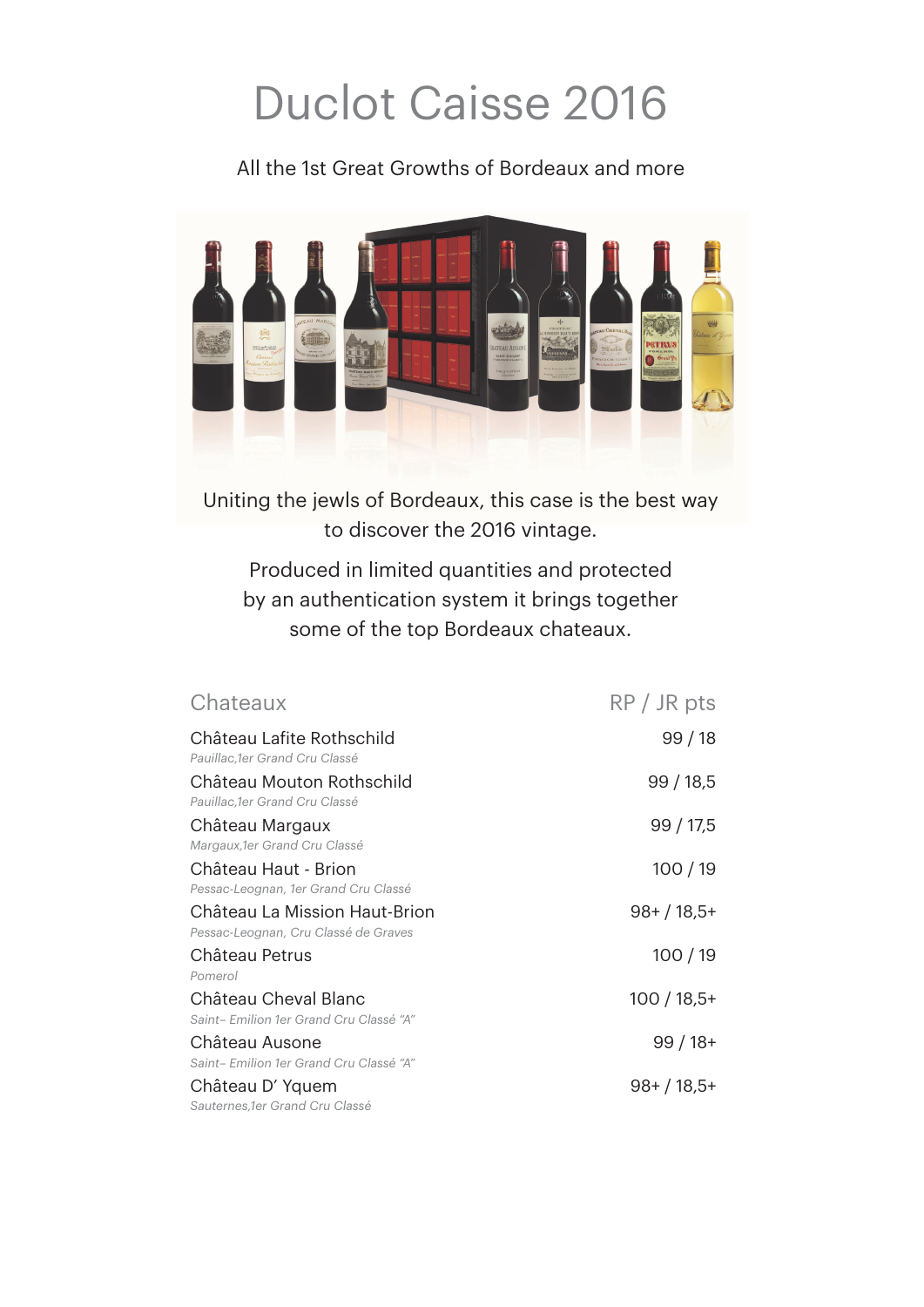# **CHAMPAGNE**

| <b>Blancs</b>                                               | Vintage | €   |
|-------------------------------------------------------------|---------|-----|
| Moët & Chandon Imperial Brut - Epernay $\circledcirc$       | N.V.    | 125 |
| Moet & Chandon MCIII - Epernay @                            | N.V.    | 985 |
| Piper Heidsieck Cuvée Brut - Reims                          | N.V     | 116 |
| Veuve Clicquot Ponsardin Brut - Reims V                     | N.V     | 164 |
| Louis Roederer Brut Premier - Reims                         | N.V.    | 158 |
| Ruinart Blanc de Blancs Brut - Reims                        | N.V.    | 220 |
| Armand de Brignac Limited Edition Green Bottle Brut - Reims | N.V.    | 980 |
| Philipponnat Royale Reserve Brut - Ay                       | N.V     | 172 |
| Frerejean Freres Premier Cru Brut - Avize                   | N.V.    | 174 |
| Frerejean Freres Premier Cru Blanc de Blancs - Avize        | N.V.    | 216 |
| Jacquesson Extra Brut Cuvée No 741 - Dizy V                 | N.V.    | 152 |
| La Grande Dame Brut Veuve Clicquot - Reims                  | 1998    | 435 |
| Belle Époque Perrier-Jouët - Reims $\circledcirc$           | 2012    | 375 |
| Cristal Brut Louis Roederer - Reims                         | 2009    | 460 |
|                                                             | 2012    | 510 |
| Dom Perignon Brut $\circledcirc$                            | 2010    | 385 |
| Rose                                                        |         |     |
| Piper Heidsieck Sauvage Rose - Reims                        | N.V     | 128 |
| Taittinger Prestige Rose - Reims                            | N.V.    | 136 |
| Veuve Clicquot Ponsardin Rose - Reims V                     | N.V.    | 172 |
| Moët & Chandon Rose Imperial - Epernay $\circledcirc$       | N.V.    | 135 |
| Philipponnat Royale Reserve Rose Brut - Ay                  | N.V     | 212 |
| Frerejean Freres Premier Cru Rose - Avize                   | N.V.    | 216 |
| Dom Perignon Rose $\circledcirc$                            | 2006    | 835 |
|                                                             |         |     |
| Demi Sec                                                    |         |     |
| Moët & Chandon Ice Imperial - Epernay $\circledcirc$        | N.V.    | 138 |
| <u>Doux</u>                                                 |         |     |
| Veuve Clicquot Ponsardin Rich - Reims V                     | N.V.    | 147 |
| <u>Behind the Myth</u>                                      |         |     |
| Krug Grand Cuvée Brut - Reims V                             | N.V.    | 515 |
| Charles Heidsieck Blanc des Millenaires - Reims             | 1995    | 525 |
| Rare Champagne Brut - Reims                                 | 2002    | 485 |
| Taittinger Comtes de Champagne                              |         |     |
| Grands Crus Blanc de Blancs - Reims                         | 2007    | 355 |
| Pol Roger Sir Winston Churchill - Epernay                   | 2006    | 495 |
| Dom Perignon P2 $\circledcirc$                              | 2002    | 930 |
| Deutz Hommage a William Deutz Pinot Noir - Ay               | 2010    | 228 |
| Philipponnat Cuvée 1522 LV - Ay                             | 2000    | 458 |
| Rare Champagne Rose - Reims                                 | 2007    | 880 |
| Henri Giraud Fut de Chene Grand Cru Rose - Ay               | M.V     | 475 |
| Frerejean Freres Grande Cru VV26 Blanc de Blancs - Avize    | N.V.    | 236 |
| Frerejean Freres Premier Cru Cuvee des Hussards - Avize     | 2012    | 282 |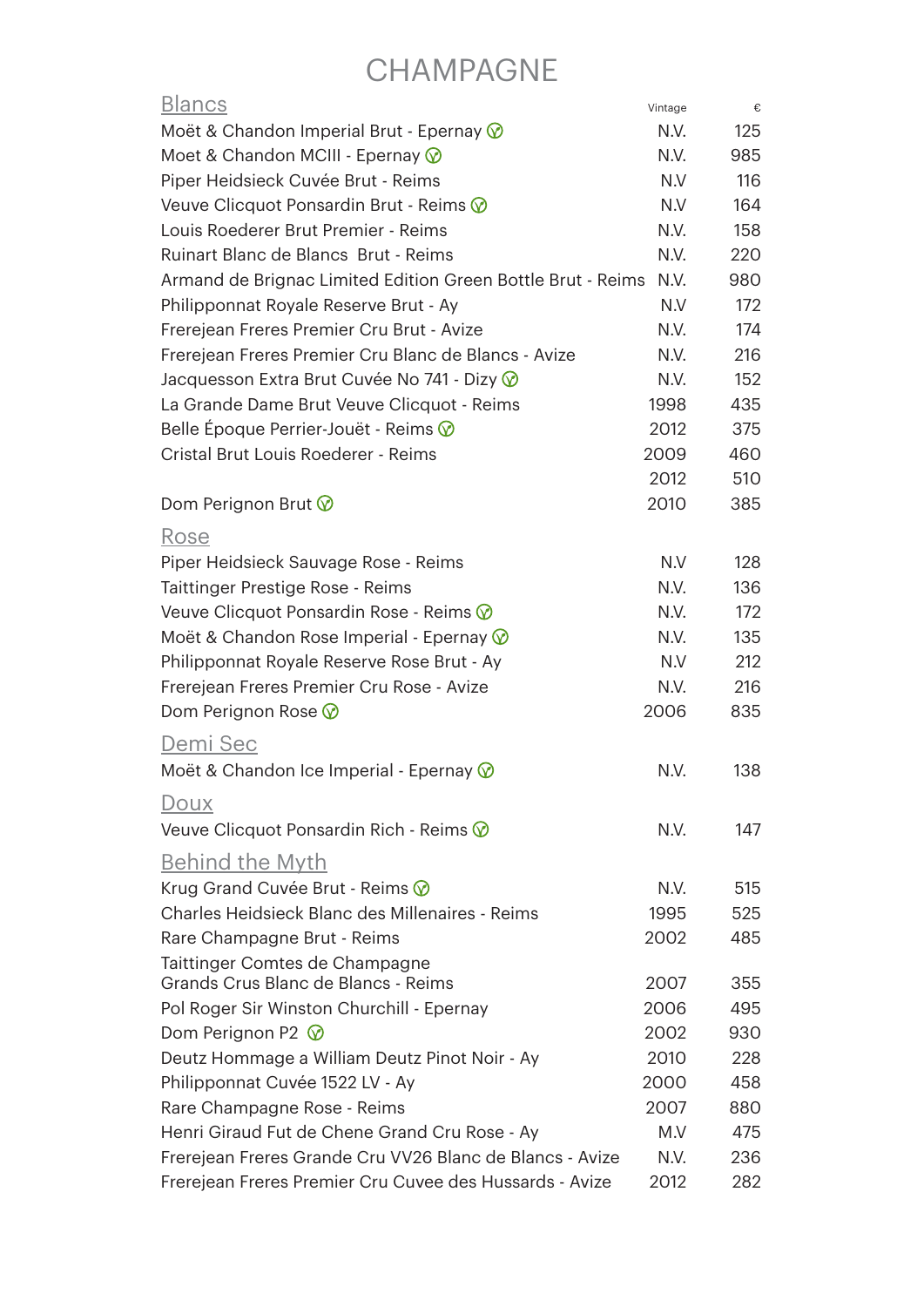### **CHAMPAGNE**

| <b>MAGNUM COLLECTION (1,5LT)</b>                                            | Vintage | €    |
|-----------------------------------------------------------------------------|---------|------|
| <b>Blancs</b>                                                               |         |      |
| Veuve Clicquot Ponsardin Brut - Reims                                       | N.V.    | 326  |
| Rose                                                                        |         |      |
| Billecart Salmon Brut Rose - Mareuil sur Ay                                 | N.V.    | 365  |
| Taittinger Comtes de Champagne Rose - Reims                                 | 2005    | 1120 |
| Demi Sec                                                                    |         |      |
| Moet & Chandon Ice Imperial - Epernay $\circledcirc$                        | N.V.    | 275  |
| <u>MATHUSALEM COLLECTION (6LT)</u>                                          |         |      |
| <b>Blancs</b>                                                               |         |      |
| Veuve Clicquot Ponsardin Brut - Reims V                                     | N.V.    | 1250 |
| <b>SPARKLING WINE</b>                                                       |         |      |
| <b>GREECE</b><br>Amalia Vintage Brut, Tselepos - Peloponnese<br>Moshofilero | 2017    | 43   |
| Karanika Extra Brut Rose, Karanika - Macedonia<br>Xinomavro                 | 2019    | 43   |
| <b>ITALY</b>                                                                |         |      |
| Prosecco Extra Dry, Sacchetto - Veneto                                      | N.V.    | 48   |
| Moscato D' Asti, Vajra - Piemonte                                           | 2021    | 43   |
| <b>ENGLAND</b>                                                              |         |      |
| "N" Cuvee, Nyetimber                                                        | N.V.    | 128  |
| WHITE WINE                                                                  |         |      |
| <b>GREECE</b>                                                               |         |      |
| <u>Peloponnese</u>                                                          |         |      |
| <b>Messinia</b>                                                             |         |      |
| "1827", Navarino Vineyards<br>Chardonnay-Roditis (Organic Farming)          | 2020    | 35   |
| Kotyle Chardonnay, Navarino Vineyards                                       | 2020    | 52   |
| Malagouzia, Panagiotopoulos                                                 | 2020    | 58   |
| <b>Rest of Peloponnese</b>                                                  |         |      |
| Retsina Amforeas Natur ε), Tetramythos<br>Roditis                           |         | 36   |
| Dum Vinum Sperum, Skouras<br>Chardonnay                                     | 2020    | 72   |
| Viognier Eclectique Spilitsa, Skouras                                       | 2019    | 68   |
| Mantinia, Bosinakis<br>Moschofilero                                         | 2020    | 36   |
| Kydonitsa, Vatistas                                                         | 2021    | 44   |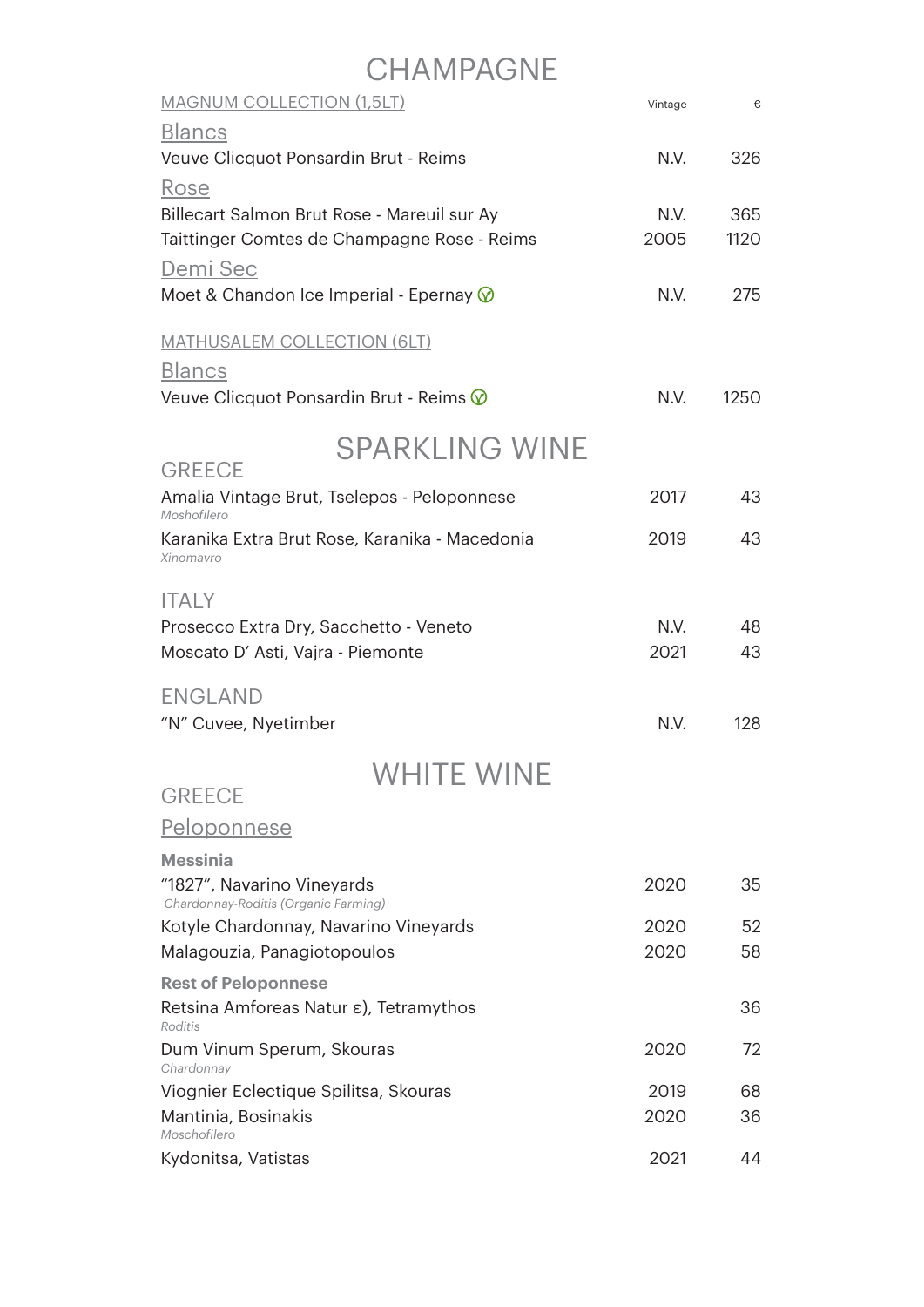| <b>GREECE</b>                                                      | Vintage | €    |
|--------------------------------------------------------------------|---------|------|
| <b>Macedonia - Epirus</b>                                          |         |      |
| Asprouda of Serres, Neratzi                                        | 2019    | 72   |
| Semillon, Costa Lazaridi                                           | 2021    | 52   |
| Assyrtiko, Akrathos                                                | 2021    | 54   |
| Sauvignon Blanc, Alpha $\circledcirc$                              | 2021    | 62   |
| Assyrtiko, Alpha                                                   | 2018    | 56   |
| Ovilos White, Biblia Chora<br>Semillon-Assyrtiko                   | 2021    | 72   |
| Viognier, Gerovasiliou                                             | 2021    | 68   |
| Alba di Munte Traminer, Katogi Averof                              | 2019    | 62   |
| <b>Ionian Islands</b>                                              |         |      |
| Vino Di Sasso Robola of Cephalonia, Sklavos - Cephalonia           | 2020    | 51   |
| <b>Thessalia - Continental Greece</b>                              |         |      |
| Wild Slopes White, Argyriou<br>Sauvignon Blanc-Assyrtiko           | 2021    | 31.5 |
| Malagousia Natura, Zafeirakis<br>(Biological Cultivation)          | 2017    | 55   |
| Sauvignon Blanc Fume, Karipidis<br>(Organic)                       | 2021    | 44   |
| Lenga Gewurztraminer off dry, Avantis                              | 2021    | 42   |
| <b>Aegean Islands - Crete</b>                                      |         |      |
| Santorini, Karamolegos - Santorini<br>Assyrtiko-Aidani-Athiri      | 2020    | 68   |
| Santorini Pyritis Mega Cuvee, Karamolegos - Santorini<br>Assyrtiko | 2018    | 106  |
| Gramina Cuvee des Vignerons, Vassaltis - Santorini<br>Assyrtiko    | 2018    | 148  |
| Santorini Nykteri, Tselepos-Chrissou - Santorini<br>Assyrtiko      | 2018    | 92   |
| Santorini Pure, Volcanic Slopes Vineyards - Santorini<br>Assyrtiko | 2018    | 114  |
| Santorini Skitali, Hatzidakis<br>Assyrtiko                         | 2019    | 118  |
| Santorini Cuvée Monsignori, Argyros - Santorini<br>Assyrtiko       | 2017    | 88   |
| Santorini Cuvée Nykteri, Argyros - Santorini<br>Assyrtiko          | 2018    | 132  |
| Santorini Cuvée Evdemon, Argyros - Santorini<br>Assyrtiko          | 2018    | 128  |
| Santorini Kavalieros, Sigalas - Santorini<br>Assyrtiko             | 2019    | 135  |
| Clos Stegasta Asyrtiko, T-Oinos - Tinos                            | 2020    | 168  |
| Clos Stegasta Asyrtiko Rare, T-Oinos - Tinos                       | 2018    | 278  |
| Ippodromos Vidiano, Lyrarakis - Crete                              | 2020    | 54   |
| Roussanne The Journey, Nostos - Crete                              | 2017    | 62   |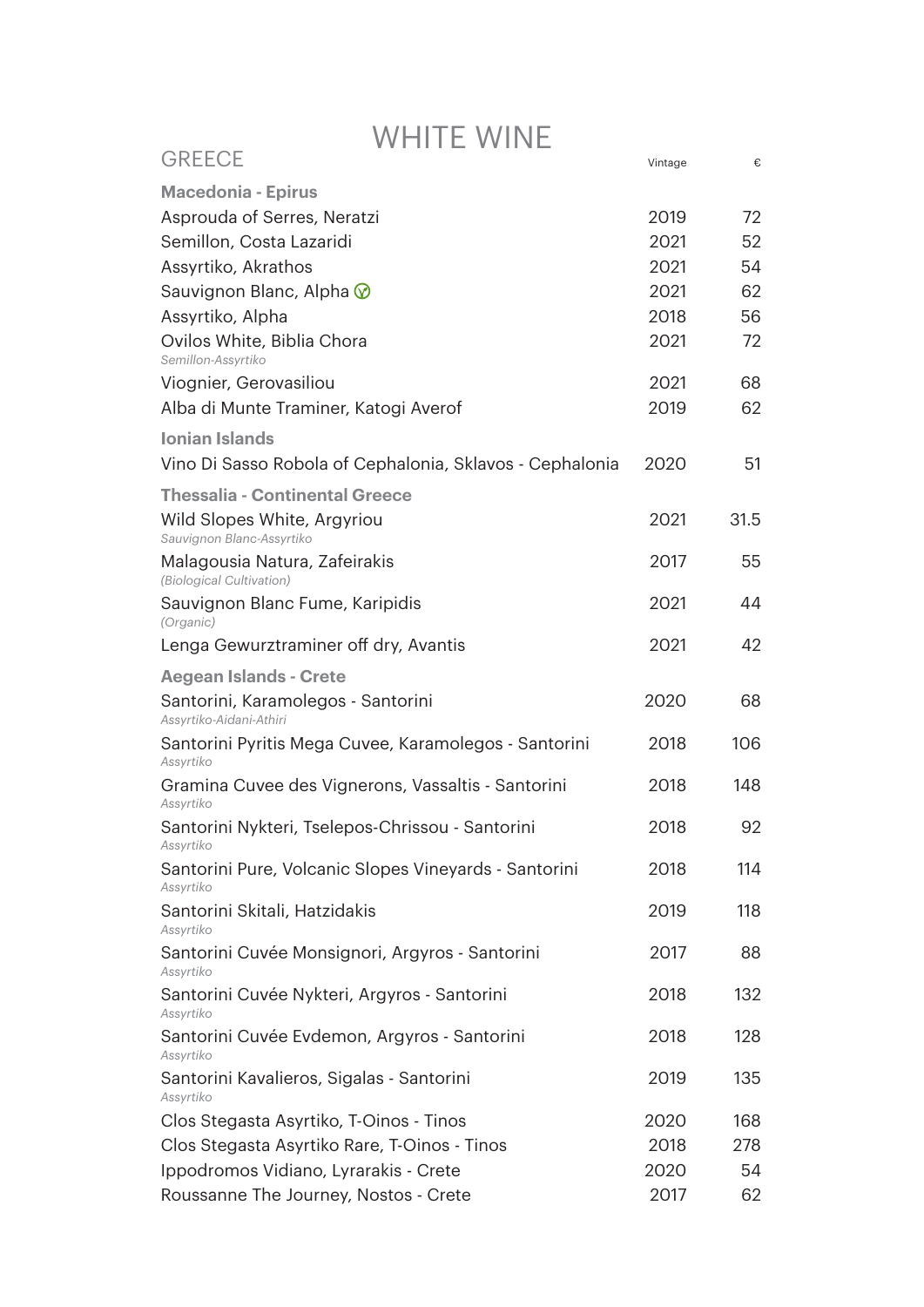| <b>FRANCE</b>                                                                          | Vintage | €   |
|----------------------------------------------------------------------------------------|---------|-----|
| <b>Loire Valley</b>                                                                    |         |     |
| Vouvray, Champalou<br>Chenin Blanc                                                     | 2019    | 44  |
| Pouilly Fume Silex, Didier Dagueneau<br>Sauvignon Blanc (Biodynamic)                   | 2015    | 282 |
| Sancerre Le Tournebride, Gaudry<br>Sauvignon Blanc                                     | 2019    | 72  |
| Sancerre Grand Cuvée Comte Lafond, de Ladoucette<br>Sauvignon Blanc                    | 2018    | 120 |
| Savennieres Clos de la Coulee de Serrant, Nicolas Joly<br>Chenin Blanc (Biodynamic)    | 2012    | 192 |
| <b>Bordeaux</b>                                                                        |         |     |
| Malartic-Lagraviere G.C.C. - Pessac Leognac<br>Sauvignon Blanc                         | 2004    | 155 |
| Chateau Smith Haut Lafitte - Pessac Leognac<br>Sauvignon Blanc-Semillon-Sauvignon Gris | 2013    | 268 |
| 'Y' Chateau d'Yquem Blanc<br>Sauvignon Blanc-Semillon                                  | 2016    | 535 |
| Le Petit Cheval Blanc, Chateau Cheval Blanc<br>Sauvignon Blanc                         | 2018    | 465 |
| <u>Burgundy</u>                                                                        |         |     |
| <b>Chablis</b>                                                                         |         |     |
| Chablis, Christian Moreau<br>Chardonnay                                                | 2019    | 62  |
| Chablis 1er Cru Butteaux, Pattes Loup<br>Chardonnay                                    | 2017    | 168 |
| Chablis Grand Cru "Hommage à Louis", Droin<br>Chardonnay                               | 2020    | 225 |
| Chablis Grand Cru "Bougros", Dampt<br>Chardonnay                                       | 2018    | 176 |
| Chablis Grand Cru "Moutonne" Monopole, Long Depaguit<br>Chardonnay                     | 2015    | 395 |
| <b>Cotes de Beaune</b>                                                                 |         |     |
| Bourgogne Blanc, Benjamin Leroux<br>Chardonnay                                         | 2018    | 78  |
| Bourgogne Blanc, Leroy<br>Chardonnay                                                   | 2015    | 565 |
| Beaune 1er Cru Clos des Mouches Blanc, Drouhin<br>Chardonnay (Biodynamic)              | 2018    | 322 |
| St Aubin 1er Cru "Clos de la Chateniere", Lamy<br>Chardonnay                           | 2019    | 225 |
| Puligny-Montrachet, Jacques Carillon<br>Chardonnay                                     | 2019    | 192 |
| Puligny-Montrachet 1er Cru Les Pucelles, Leflaive<br>Chardonnay                        | 2018    | 985 |
| Chassagne Montrachet 1er Cru "Embazees", Drouhin<br>Chardonnay                         | 2016    | 272 |
| Meursault 1er Cru Les Poruzots, Henri Boillot<br>Chardonnay                            | 2017    | 325 |
| Meursault 1er Cru Les Charmes Vignes de 1913, Mikulski<br>Chardonnay                   | 2018    | 575 |
| Corton Charlemagne Grand Cru, Jean Chartron<br>Chardonnay                              | 2018    | 472 |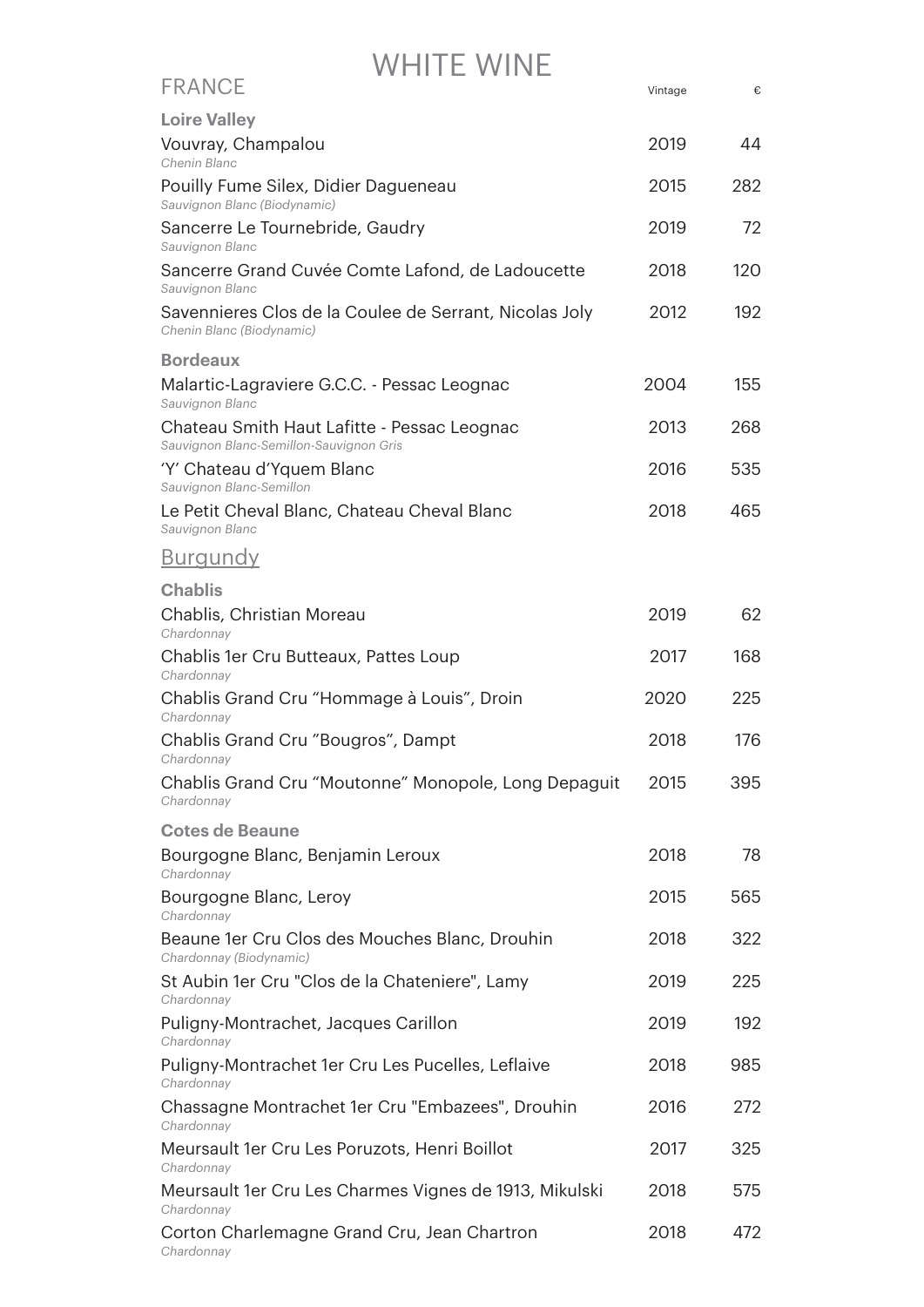| <u>Burgundy</u>                                                                                  | Vintage | €    |
|--------------------------------------------------------------------------------------------------|---------|------|
| <b>Cotes de Beaune</b>                                                                           |         |      |
| Corton Charlemagne Grand Cru, Bonneau du Martray<br>Chardonnay                                   | 2006    | 1020 |
| Criots Batard Montrachet Grand Cru, Lucien Le Moine<br>Chardonnay                                | 2018    | 1545 |
| Batard-Montrachet Grand Cru, Pierre Morey<br>Chardonnay (Organic- Biodynamic)                    | 2018    | 815  |
| Chevalier Montrachet Grand Cru, Bouchard Pere & Fils<br>Chardonnay                               | 2015    | 1360 |
| Montrachet Grand Cru, Louis Latour<br>Chardonnay                                                 | 2015    | 1465 |
| <b>Chalonnaise</b>                                                                               |         |      |
| Cote Chalonnaise Les Clous de Aime, Domaine de Villaine<br>Chardonnay                            | 2019    | 76   |
| <b>Maconnais</b>                                                                                 |         |      |
| Quintaine, Guillemot Michel<br>Chardonnay (Biodynamic)                                           | 2018    | 85   |
| Pouilly Fuissé, Les Petites Pierres, Jadot<br>Chardonnav                                         | 2018    | 78   |
| <b>Alsace</b>                                                                                    |         |      |
| Riesling Estate, Hugel                                                                           | 2013    | 74   |
| Gewurztraminer Terres d'Etoilles, Mittnacht<br>(Biodynamic)                                      | 2018    | 78   |
| Pinot Auxerrois "H" Vieilles Vignes, Josmeyer<br>(Biodynamic)                                    | 2017    | 96   |
| Riesling Grand Cru Hengst, Josmeyer<br>(Biodynamic)                                              | 2016    | 126  |
| Riesling Clos Sainte Hune, Trimbach                                                              | 2014    | 715  |
| Rhone                                                                                            |         |      |
| Chateau Grillet<br>Viognier                                                                      | 2017    | 925  |
| Condrieu La Doriane, Guigal<br>Viognier                                                          | 2019    | 242  |
| Saint Joseph Le Lombard, Yves Cuilleron<br>Marsanne                                              | 2015    | 76   |
| Chateauneuf du Pape Cuvée Reserve Blanc, Pegau<br>Clairette-Grenache Blanc-Roussanne-Bourboulenc | 2014    | 136  |
| Chateauneuf du Pape Vieilles Vignes, Chateau de Beaucastel 2014<br>Roussanne                     |         | 292  |
| <b>Provence</b>                                                                                  |         |      |
| La Promesse de L'Ange, Chateau Hermitage Saint Martin $\circledR$<br>Viognier (Organic)          | 2014    | 82   |
| Clos Mireille Blanc de Blancs, Ott<br>Semillon-Rolle                                             | 2016    | 78   |
| Chateau Simone White<br>Clairette-Grenache Blanc-Ugni Blanc-Bourboulenc-Muscat Blanc             | 2017    | 108  |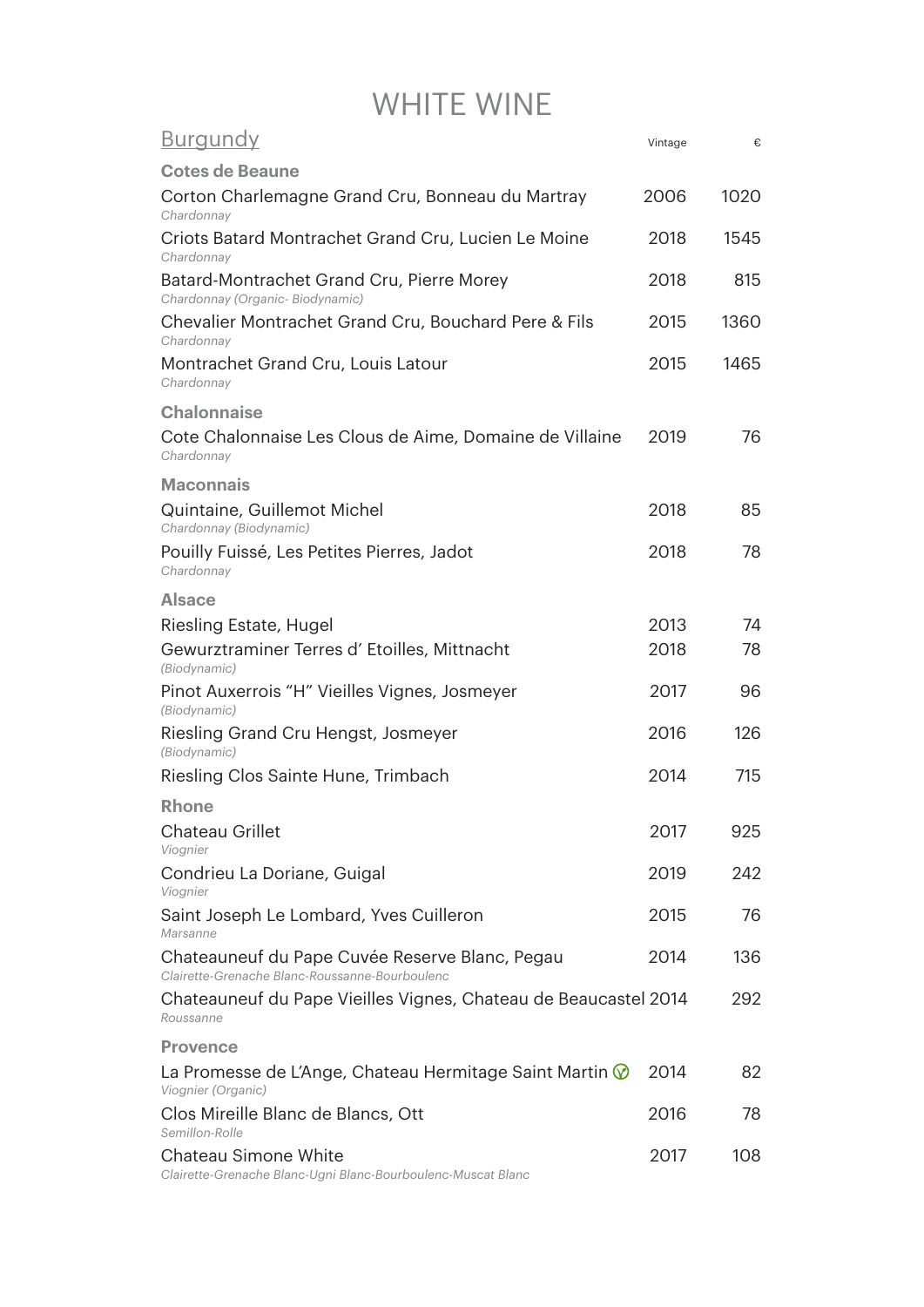| <b>ITALY</b>                                                                                     | Vintage | €   |
|--------------------------------------------------------------------------------------------------|---------|-----|
| Pinot Grigio, Jermann - Friuli/Venezia Giulia                                                    | 2020    | 72  |
| WDreams, Jermann - Friuli/Venezia Giulia<br>Chardonnav                                           | 2019    | 142 |
| Terre Alte, Livio Felluga - Friuli/Venezia Giulia<br>Tocai Friulano-Pinot Bianco-Sauvignon Blanc | 2019    | 156 |
| Pinot Grigio, Boira - Veneto                                                                     | 2020    | 36  |
| Soave Classico, Zenato - Veneto<br>Garganega                                                     | 2019    | 36  |
| Soave Monte Grante, Pra - Veneto<br>Garganega                                                    | 2018    | 86  |
| Chardonnay, Ca del' Bosco - Lombardia                                                            | 2015    | 204 |
| Gavi Di Gavi Cor de Chasse, Bava - Piemonte<br>Cortese                                           | 2020    | 64  |
| Castello di Semivicoli Trebbiano d'Abruzzo,                                                      |         |     |
| Masciarelli - Abruzzo                                                                            | 2014    | 84  |
| Villa Antinori Bianco, Antinori - Tuscany<br>Pinot Bianco-Pinot Grigio-Trebbiano Giallo-Malvasia | 2020    | 34  |
| Poggio Alle Gazze, dell' Ornellaia - Tuscany<br>Sauvignon Blanc-Viognier-Vermentino-Verdicchio   | 2017    | 108 |
| Ornellaia Bianco, Ornellaia - Tuscany<br>Sauvignon Blanc-Viognier                                | 2016    | 535 |
| Mongrana, Querciabella - Tuscany<br>Vermentino                                                   | 2020    | 56  |
| Solosole Vermentino, Poggio Al Tesoro - Tuscany                                                  | 2019    | 68  |
| Chardonnay, Capannelle - Tuscany                                                                 | 2017    | 104 |
| Boggina B, Petrolo - Tuscany<br>Trebbiano                                                        | 2018    | 148 |
| Gorgona White, Frescobaldi - Archipelago/Tuscany<br>Vermentino-Ansonica                          | 2018    | 296 |
| Fiobbo Offida Pecorino, Aurora - Marche                                                          | 2015    | 42  |
| Cervaro della Sala, Castello della Sala Antinori - Umbria<br>Chardonnay-Grechetto                | 2019    | 156 |
| Greco di Tufo, Feudi di San Gregorio - Campania                                                  | 2020    | 46  |
| Cometa, Planeta - Sicily<br>Fiano                                                                | 2019    | 92  |
| Vigna di Gabri, Donnafugata - Sicily<br>Ansonica-Chardonnay-Viognier-Sauvignon Blanc-Catarrato   | 2018    | 78  |
| Etna Bianco, Benanti - Sicily<br>Carricante                                                      | 2019    | 88  |
| Passobianco, Passopisciaro - Sicily<br>Chardonnay                                                | 2016    | 94  |
| <b>AUSTRIA</b>                                                                                   |         |     |
| Gruner Veltliner Federspiel Rotestor, Hirtzberger - Wachau                                       | 2018    | 76  |
| <b>GERMANY</b>                                                                                   |         |     |
| Riesling Haus Klosterberg Feinherb (Off Dry),                                                    |         |     |
| <b>Markus Molitor - Mosel</b>                                                                    | 2017    | 46  |
| Riesling Urziger Wurzgarten Alte Reben Grosses Gewachs,                                          |         |     |
| Dr. Loosen - Mosel                                                                               | 2019    | 128 |
| Riesling Scharzhoberger Kabinett, Egon Muller - Mosel                                            | 2019    | 315 |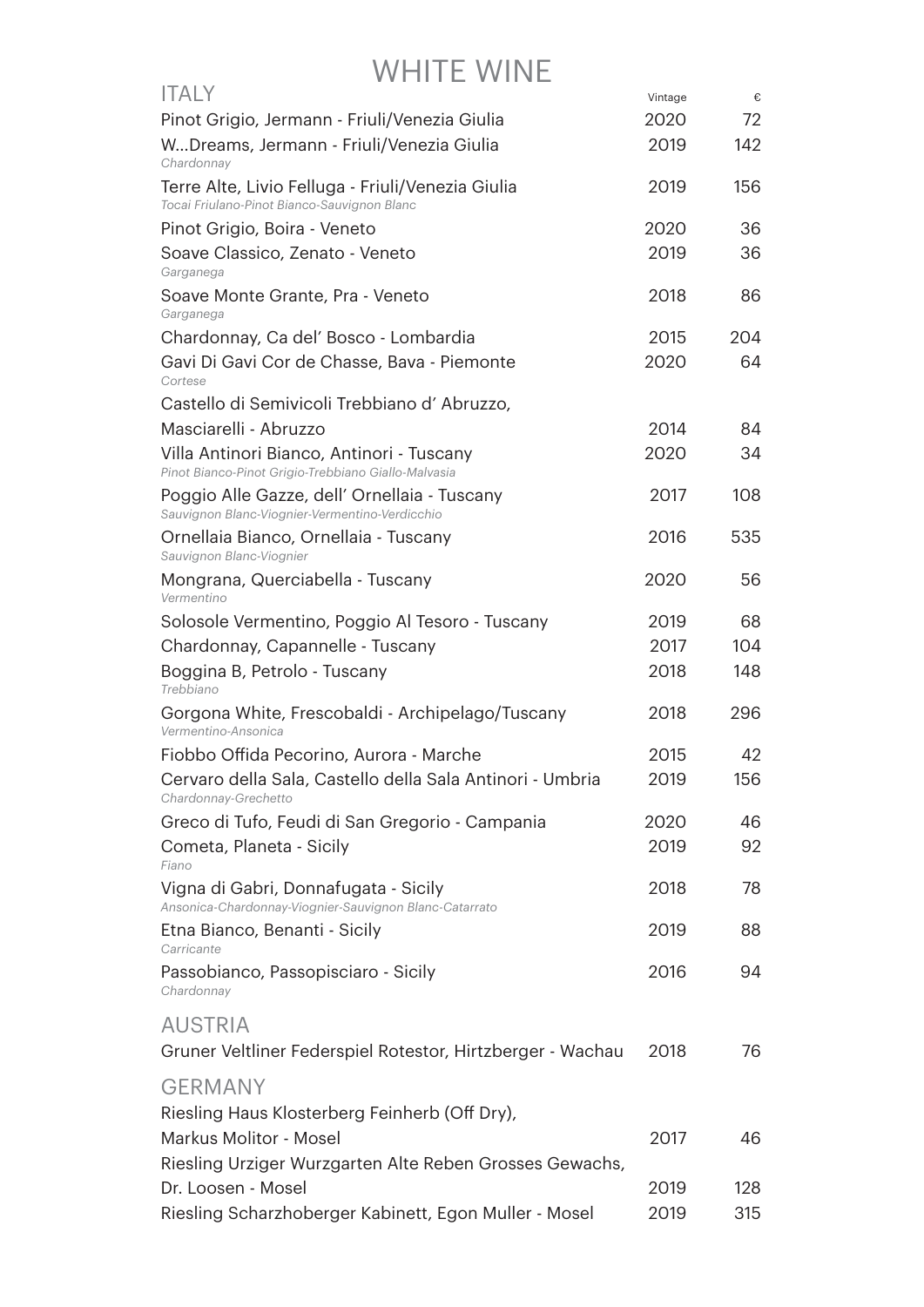| <b>SPAIN</b>                                                                                   |         |     |
|------------------------------------------------------------------------------------------------|---------|-----|
| Capellania Reserva, Marques de Murrieta - Rioja<br>Viura                                       | 2014    | 94  |
| Ossian Barrel Aged, Ossian - Castilla y Leon<br>Verdejo (Agricultura Ecologica)                | 2018    | 86  |
| <b>AUSTRALIA</b>                                                                               | Vintage | €   |
| Marsanne, Torbreck - Barossa Valley / South Australia                                          | 2018    | 102 |
| Adrestia White, Two Hands - Adellaide Hills / South Australia 2015<br>Semillon-Sauvignon Blanc |         | 252 |
| <b>NEW ZEALAND</b>                                                                             |         |     |
| Te Koko Sauvignon Blanc, Cloudy Bay - Marlborough                                              | 2016    | 184 |
| Pinot Gris, Dry River - Martinborough                                                          | 2016    | 148 |
| REPUBLIC OF SOUTH AFRICA                                                                       |         |     |
| Chenin Blanc, Spice Route - Swartland                                                          | 2019    | 56  |
| Semillon, Boekenhoutskloof - Franschhoek                                                       | 2016    | 82  |
| U.S.A                                                                                          |         |     |
| Oregon                                                                                         |         |     |
| Chardonnay Yamhill-Carlton, Gran Moraine - Willamette Valley                                   | 2015    | 178 |
| <b>California</b>                                                                              |         |     |
| Fidelio, Realm Cellars - Napa Valley<br>Sauvignon Blanc                                        | 2020    | 292 |
| <b>CHILE</b>                                                                                   |         |     |
| Sauvignon Blanc Pequenas Producciones,                                                         |         |     |
| Casas del Bosque - Casablanca                                                                  | 2019    | 96  |
| <b>ARGENTINA</b>                                                                               |         |     |
| Adriana Vineyards White Stones, Catena Zapata - Mendoza<br>Chardonnay                          | 2015    | 194 |
| <b>HALF BOTTLE COLLECTION (375ML)</b>                                                          |         |     |
| <b>FRANCE</b>                                                                                  |         |     |
| Sancerre Les Caillotes, Jean Max Roger - Loire Valley<br>Sauvignon Blanc                       | 2018    | 36  |
| Chablis Champs-Royaux, William Fevre - Burgundy                                                | 2018    | 34  |
| Chardonnay                                                                                     |         |     |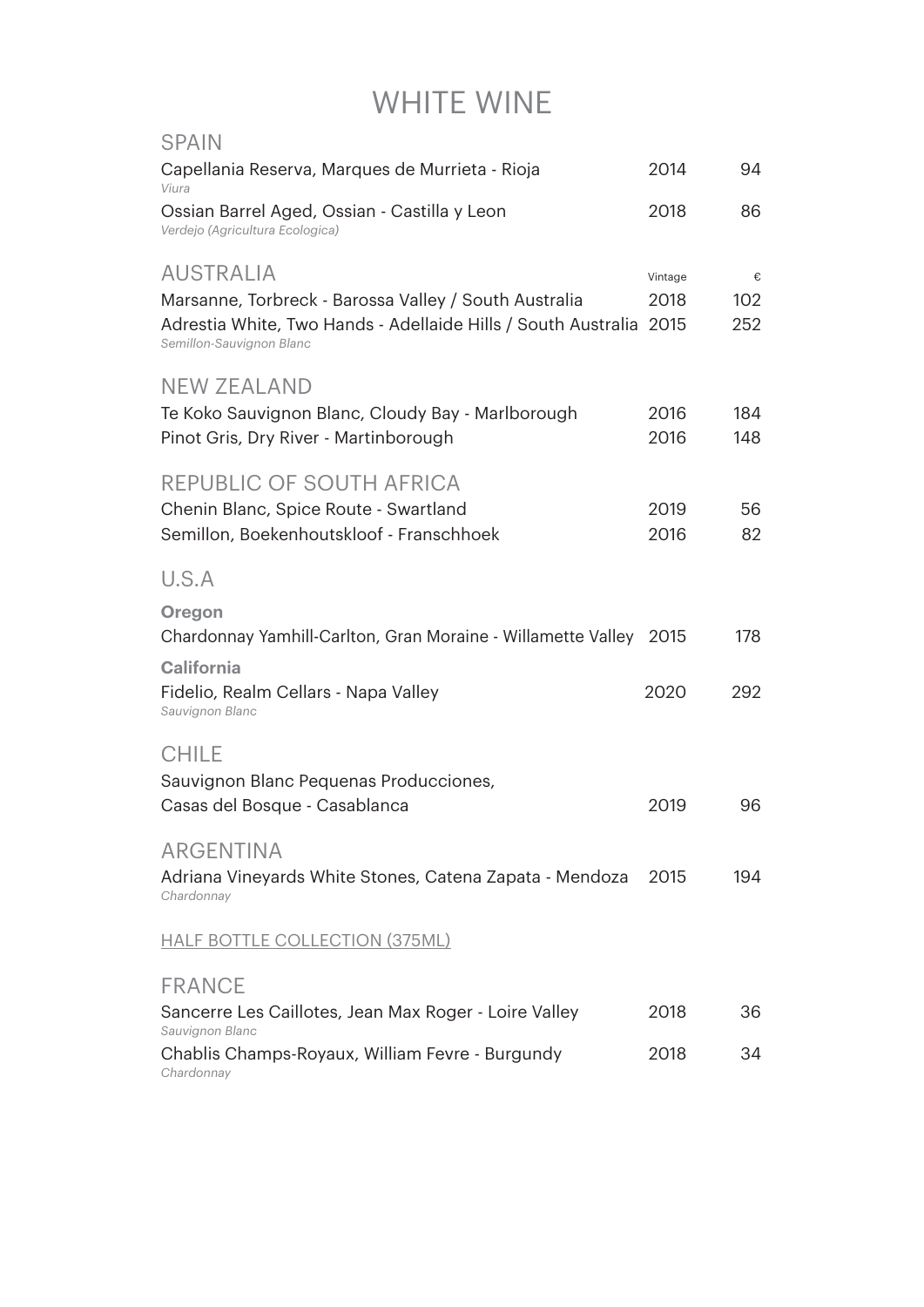| WHITE WINE                                                                                          |              |            |
|-----------------------------------------------------------------------------------------------------|--------------|------------|
| <b>MAGNUM COLLECTION (1,5LT)</b>                                                                    | Vintage      | €          |
| <b>GREECE</b>                                                                                       |              |            |
| <b>Peloponnese</b><br>"1827", Navarino Vineyards - Messinia<br>(Organic Farming) Chardonnay-Roditis | 2018         | 69         |
| Kotyle Chardonnay, Navarino Vineyards - Messinia<br>Malagouzia, Panagiotopoulos - Messinia          | 2016<br>2018 | 102<br>114 |
| <b>Macedonia</b><br>Sauvignon Blanc, Alpha<br>Ovilos White, Biblia Chora<br>Semillon-Assyrtiko      | 2021<br>2019 | 122<br>142 |
| <b>Aegean Islands</b><br>Santorini Pyritis Mega Cuvee, Karamolegos - Santorini<br>Assyrtiko         | 2017         | 210        |
| Clos Stegasta Asyrtiko, T-Oinos - Tinos                                                             | 2017         | 334        |
| <b>ITALY</b>                                                                                        |              |            |
| Soave Monte Grante, Pra - Veneto<br>Garganega                                                       | 2014         | 165        |
| U.S.A<br>Fidelio, Realm Cellars - Napa Valley<br>Sauvignon Blanc                                    | 2018         | 582        |
| <b>JEROBOAM COLLECTION (3LT)</b>                                                                    |              |            |
| ITALY<br>Soave Monte Grante, Pra - Veneto<br>Garganega                                              | 2016         | 328        |
| Batar, Querciabella - Tuscany V<br>Chardonnay-Pinot Bianco (Organic)                                | 2014         | 945        |
| SE WINI                                                                                             |              |            |
| <b>GREECE</b>                                                                                       |              |            |
| <b>Peloponnese</b><br>"1827", Navarino Vineyards - Messinia                                         | 2020         | 35         |
| (Organic Farming) Syrah<br>Roes Merlot Rose, Oinotropai - Messinia                                  | 2021         | 34         |
| Cube Rose, Panagiotopoulos - Messinia<br>Grenache Rouge                                             | 2021         | 42         |
| <b>Macedonia</b><br>Pink Bang, Wine Art                                                             | 2021         | 46         |
| <b>Touringa National</b><br>L' Esprit du Lac Vieilles Vignes Rose, Kir Yianni                       | 2021         | 58         |
| Xinomavro<br>Rose, Alpha                                                                            | 2021         | 62         |
| Xinomavro                                                                                           |              | 52         |
| Xinomavro-Moshomavro Rose, Magoutes Vineyard                                                        | 2021         |            |
| <b>Continental Greece</b><br>Idylle d'Achinos, La Tour Melas<br>Grenache-Syrah-Agiorgitiko          | 2021         | 62         |
| Silphium, La Tour Melas                                                                             | 2020         | 104        |
| Syrah-Grenache<br>Darlin Rose<br>Limniona-Syrah                                                     | 2020         | 62         |
| Gelotopios Demi Sec Rose, Arlekinon Chora                                                           | 2021         | 38         |

*Moscato Black-Cabernet Sauvignon*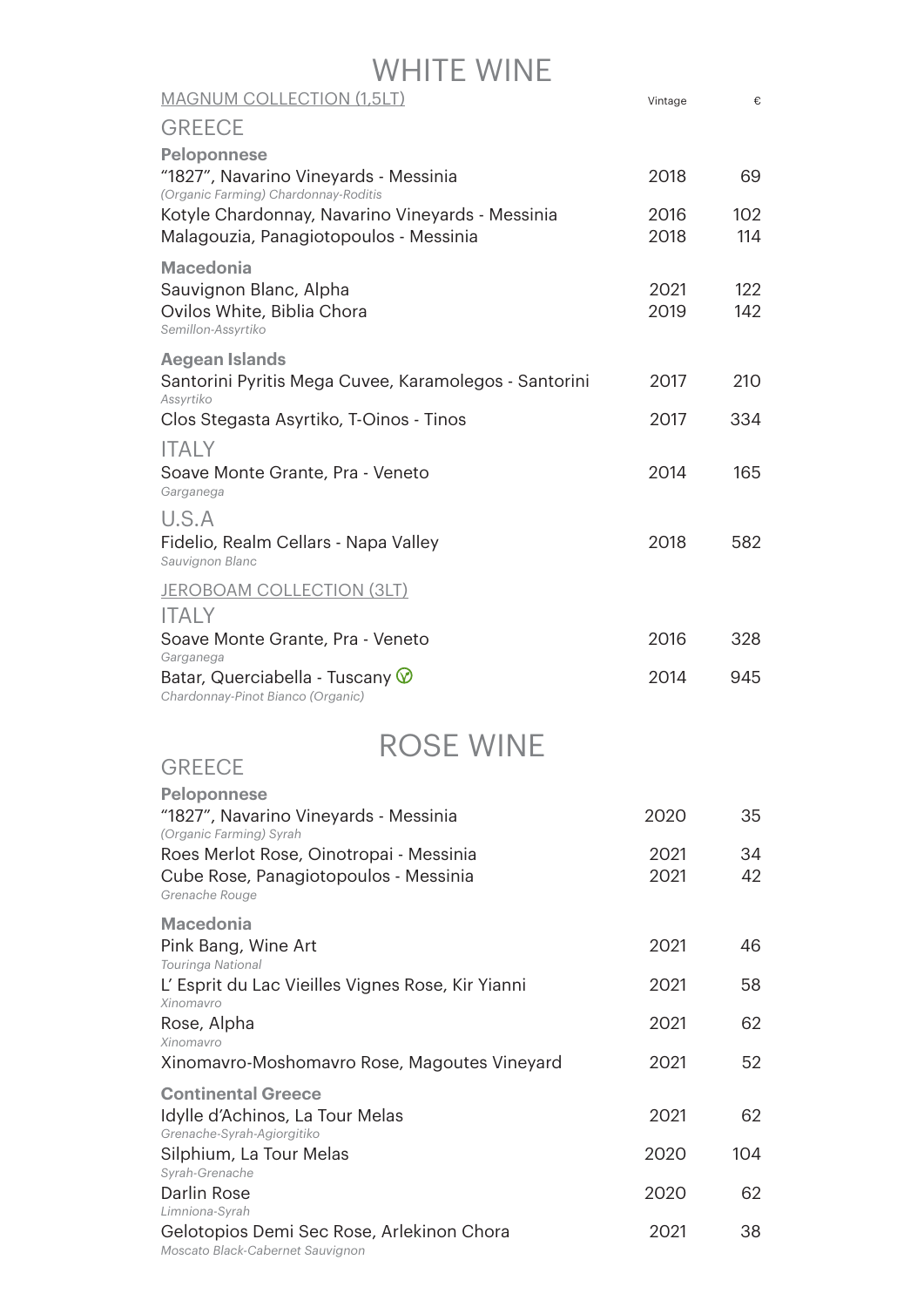#### RoSe Wine

| <b>FRANCE</b>                                                                                                                                    |              |          |
|--------------------------------------------------------------------------------------------------------------------------------------------------|--------------|----------|
| <b>Burgundy</b><br>Marsannay "La Fleur de Pinot" Rose, Pataille<br>Pinot Gris-Pinot Noir                                                         | 2018         | 122      |
| <b>Provence</b>                                                                                                                                  |              |          |
| Whispering Angel, Chateau d'Esclans $\circledR$<br>Grenache-Cinsault-Rolle-Syrah                                                                 | 2021         | 82       |
| By Ott Rose, Ott<br>Mourvedre-Cinsault-Carignan                                                                                                  | 2020         | 62       |
| Aix Rose, Saint Aix<br>Grenache Rouge-Syrah-Cinsault                                                                                             | 2021         | 68       |
| Garrus, Chateau d'Esclans<br>Grenache-Rolle-Syrah                                                                                                | 2018         | 325      |
| Miraval Rose, Miraval<br>Cinsault-Grenache                                                                                                       | 2020         | 86       |
| Ikon Rose, Chateau Hermitage Saint Martin<br>Grenache-Cinsault (Organic)                                                                         | 2017         | 84       |
| Bandol Rose, Chateau de Pibarnon<br>Mourvedre-Cinsault                                                                                           | 2015         | 76       |
| Chateau Romassan Bandol Rose, Ott<br>Mourvedre-Grenache-Cinsault -Syrah                                                                          | 2021         | 98       |
| <b>ITALY</b>                                                                                                                                     |              |          |
| Sun Goddess Pinot Grigio Ramato by Mary J Blige - Friuli<br>Etna Rosato, Tenuta delle Terre Nere - Sicily<br>Nerello Mascalese-Nerello Cappuccio | 2020<br>2020 | 56<br>48 |
| U.S.A<br>Rose Diamond Collection, Francis Ford Coppola - California 2020                                                                         |              | 68       |
| <b>MAGNUM COLLECTION (1,5LT)</b>                                                                                                                 |              |          |
| <b>GREECE</b><br>"1827", Navarino Vineyards - Messinia                                                                                           | 2018         | 69       |
| (Organic Farming) Syrah<br>Idylle d'Achinos, La Tour Melas - Continental Greece<br>Grenache-Syrah-Agiorgitiko                                    | 2021         | 122      |
| <b>FRANCE</b>                                                                                                                                    |              |          |
| <b>Provence</b>                                                                                                                                  |              |          |
| Whispering Angel, Chateau d'Esclans $\circledcirc$<br>Grenache-Cinsault-Rolle-Syrah                                                              | 2018         | 162      |
| Garrus, Chateau d'Esclans<br>Grenache-Rolle-Syrah                                                                                                | 2016         | 648      |
| Chateau Romassan Bandol Rose, Ott<br>Mourvedre-Grenache-Cinsault-Syrah                                                                           | 2019         | 194      |
| Miraval Rose, Miraval<br>Cinsault-Grenache                                                                                                       | 2019         | 170      |
| Muse de Miraval Rose, Miraval<br>Grenache-Rolle                                                                                                  | 2019         | 792      |
| <u>JEROBOAM COLLECTION (3LT)</u>                                                                                                                 |              |          |
| <b>GREECE</b><br>Idylle d'Achinos, La Tour Melas - Continental Greece<br>Grenache-Syrah-Agiorgitiko                                              | 2021         | 242      |
| <b>FRANCE</b>                                                                                                                                    |              |          |
| <b>Provence</b><br>Whispering Angel, Chateau d'Esclans $\circledcirc$                                                                            | 2019         | 330      |
| Grenache-Cinsault-Rolle-Syrah<br>Eloge Rose, La Croix<br>Cinsault-Grenache                                                                       | 2016         | 404      |
|                                                                                                                                                  |              |          |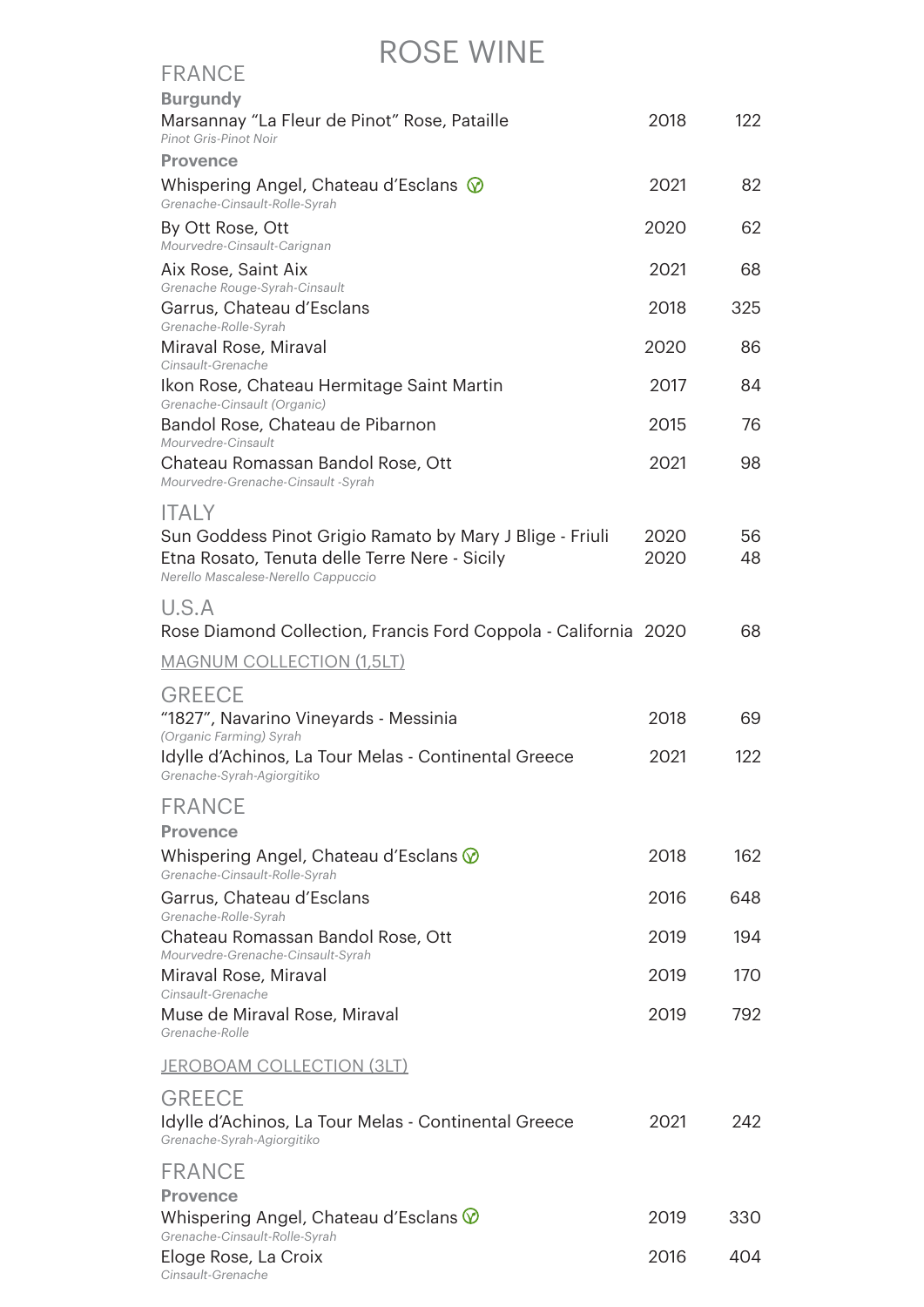| <b>GREECE</b>                                                                                               | Vintage | €   |
|-------------------------------------------------------------------------------------------------------------|---------|-----|
| Peloponnese                                                                                                 |         |     |
| <b>Messinia</b>                                                                                             |         |     |
| "1827", Navarino Vineyards<br>(Organic Farming) Cabernet Sauvignon                                          | 2020    | 35  |
| Kotyle Cabernet Sauvignon, Navarino Vineyards                                                               | 2017    | 74  |
| Syrah, Panagiotopoulos                                                                                      | 2012    | 48  |
| Merlot Special Selection, Dereskos                                                                          | 2017    | 52  |
| Agrilia Cabernet Sauvignon, Dereskos                                                                        | 2006    | 115 |
| Roes Tempranillo, Oinotropai                                                                                | 2018    | 36  |
| Roes Carignan, Oinotropai                                                                                   | 2018    | 42  |
| Merlot, Lacules Bay                                                                                         | 2018    | 110 |
| <b>Rest of Peloponnese</b>                                                                                  |         |     |
| Le Roi des Montagnes Syrah, Papargyriou                                                                     | 2020    | 84  |
| Mavrodafni-Mavro Kalavritino, Mega Spileo                                                                   | 2014    | 52  |
| Single Vineyard Galari, Strofilia<br>Agiorgitiko-Petit Verdot-Tannat                                        | 2018    | 59  |
| Nemea, Zacharias<br>Agiorgitiko                                                                             | 2019    | 34  |
| Nemea Le Sang de La Pierre, Aivalis<br>Agiorgitiko                                                          | 2020    | 75  |
| Daemon Agiorgitiko, Ieropoulos                                                                              | 2016    | 98  |
| Synoro, Skouras                                                                                             | 2015    | 76  |
| Cabernet Franc-Merlot-Agiorgitiko<br>99/15 Labyrinth Megas Oenos, Skouras<br>Cabernet Sauvignon-Agiorgitiko |         | 235 |
| 21 Vintages Labyrinth Megas Oenos, Skouras<br>Cabernet Sauvignon-Agiorgitiko                                |         | 292 |
| Petit Verdot, Pirgakis                                                                                      | 2016    | 78  |
| Deux Dieux, Aivalis                                                                                         | 2019    | 92  |
| Agiorgitiko-Syrah                                                                                           |         |     |
| Antaris, Merkouri<br>Avgoustiatis-Mourvedre                                                                 | 2016    | 42  |
| Trilogia, Dyo Ipsi<br>Cabernet Sauvignon                                                                    | 2017    | 108 |
| Kokkinomylos, Tselepos<br>Merlot                                                                            | 2018    | 82  |
| Avlotopi, Tselepos<br>Cabernet Sauvignon                                                                    | 2014    | 132 |
| <b>Macedonia</b>                                                                                            |         |     |
| Ovilos Red, Biblia Chora<br>Cabernet Sauvignon                                                              | 2018    | 86  |
| Limniona, Oenops                                                                                            | 2020    | 54  |
| Touringa Nacional, Wine Art                                                                                 | 2017    | 82  |
| Kormilitsa Gold, Tsantalis<br>Limnio-Cabernet Sauvignon                                                     | 2014    | 272 |
| Barbera Single Vineyards, Grigoriadis                                                                       | 2018    | 44  |
| Avaton, Gerovassiliou<br>Limnio-Mavroudi-Mavrotragano                                                       | 2017    | 58  |
| Naoussa, Dalamaras<br>Xinomavro                                                                             | 2019    | 48  |
| Naoussa 1879 Legacy Single Vineyads, Boutari<br>Xinomavro                                                   | 2012    | 77  |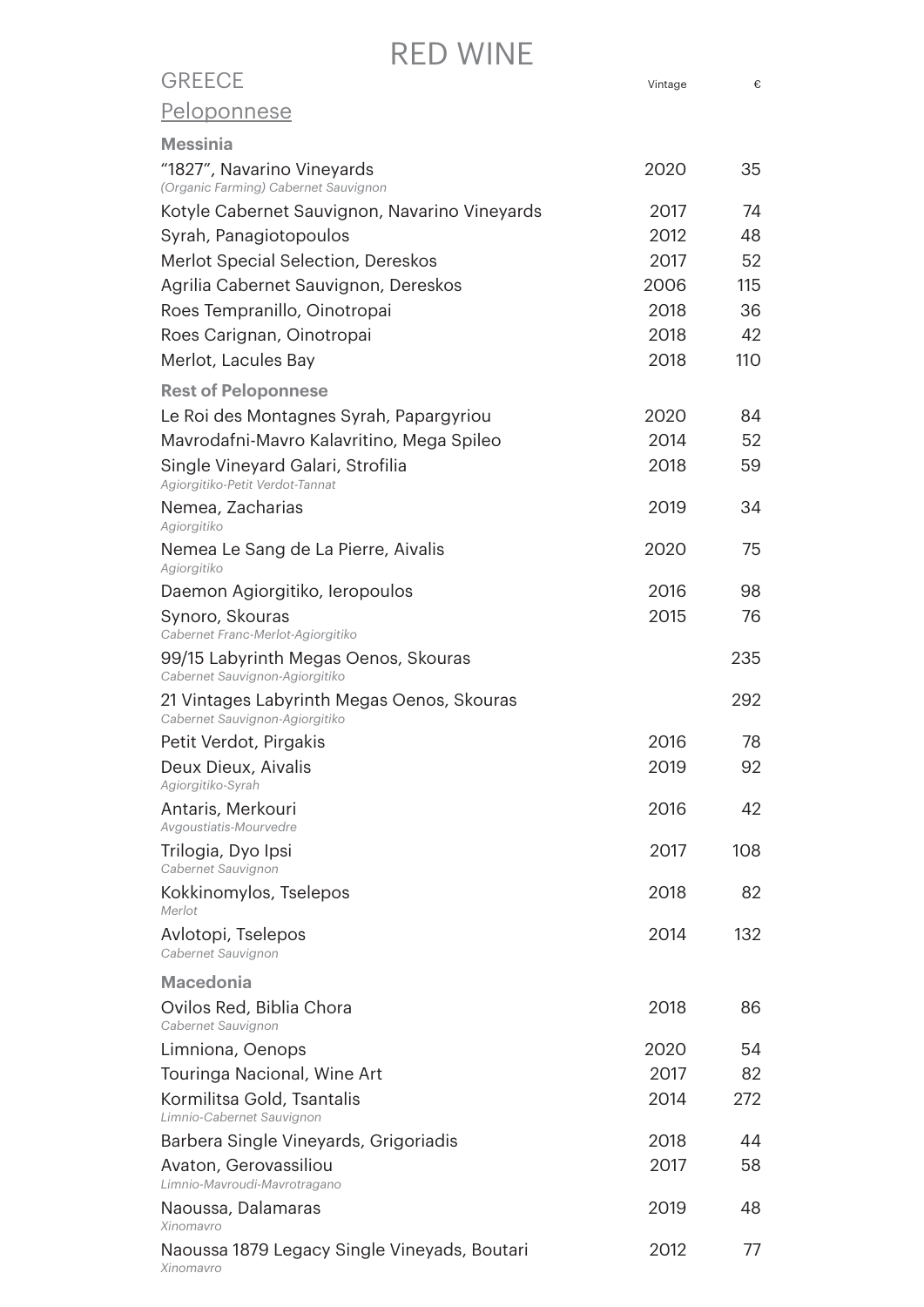| <b>GREECE</b>                                                                                   | Vintage      | €        |
|-------------------------------------------------------------------------------------------------|--------------|----------|
| <b>Macedonia</b>                                                                                |              |          |
| Bucephale, Ligas<br>Xinomavro                                                                   | 2018         | 98       |
| Diaporos, Kir Yianni<br>Xinomavro-Syrah                                                         | 2017         | 96       |
| Alpha Estate<br>Syrah-Xinomavro-Merlot                                                          | 2016<br>2013 | 68<br>72 |
| Alpha One, Alpha<br>Montepulciano-Tannat                                                        | 2016         | 154      |
| Xinomavro Reserve Vieilles Vignes "Barba Yannis", Alpha                                         | 2017         | 64       |
| Ble Alepou, Kir Yianni<br>Syrah-Cabernet Sauvignon-Cabernet Franc-Malbec-Merlot-Petit Verdot    | 2019         | 106      |
| Xinomavro Magoutes Parcel Selection, Magoutes Vineyard                                          | 2017         | 112      |
| <b>Epirus</b>                                                                                   |              |          |
| Rossiu Di Munte Vlahiko, Katogi Averof                                                          | 2016         | 74       |
| <b>Thessalia</b>                                                                                |              |          |
| Rapsani Terra Petra, Petra Olympus<br>Xinomavro-Krasato-Stavroto                                | 2018         | 54       |
| <b>Continental Greece</b>                                                                       |              |          |
| Wild Slopes Red, Argyriou<br>Mavroudi-Merlot                                                    | 2018         | 31.50    |
| Cyrus One, La Tour Melas<br>Agiorgitiko-Cabernet Franc-Merlot                                   | 2020         | 68       |
| La Tour Melas<br>Merlot-Cabernet Franc                                                          | 2019         | 182      |
| Palies Rizes, La Tour Melas<br>Agiorgitiko                                                      | 2017         | 218      |
| Agios Chronos, Avantis<br>Syrah-Viognier                                                        | 2018         | 76       |
| <b>Aegean Islands - Crete</b>                                                                   |              |          |
| Clos Stegasta Mavrotragano Rare, T-Oinos - Tinos                                                | 2018         | 275      |
| Clos Stegasta Mavrotragano, T-Oinos - Tinos                                                     | 2018         | 210      |
| Sitia, Oikonomou - Crete<br>Liatiko-Mandilari                                                   | 2004         | 102      |
| Syrah The Journey, Nostos - Crete                                                               | 2017         | 62       |
| <b>FRANCE</b>                                                                                   |              |          |
| <b>Loire Valley</b>                                                                             |              |          |
| Chinon Les Clos Guillot, Baudry<br>Cabernet Franc                                               | 2018         | 77       |
| <b>Bordeaux</b>                                                                                 |              |          |
| <b>Bordeaux</b>                                                                                 |              |          |
| Clarendelle Inspired By Haut Brion, Clarence Dillon<br>Cabernet Sauvignon-Merlot-Cabernet Franc | 2017         | 65       |
| <b>St. Estephe</b>                                                                              |              |          |
| Chateau Phelan Segur<br>Cabernet Sauvignon-Merlot                                               | 2010         | 316      |
| Chateau Calon Segur 3eme G.C.C.<br>Cabernet Sauvignon-Merlot-Petit Verdot                       | 2016         | 580      |
| Chateau Cos d'Estournel 2eme G.C.C<br>Cabernet Sauvignon-Merlot-Cabernet Franc                  | 2014         | 485      |
| Chateau Montrose 2eme G.C.C<br>Cabernet Sauvignon-Merlot                                        | 2011         | 436      |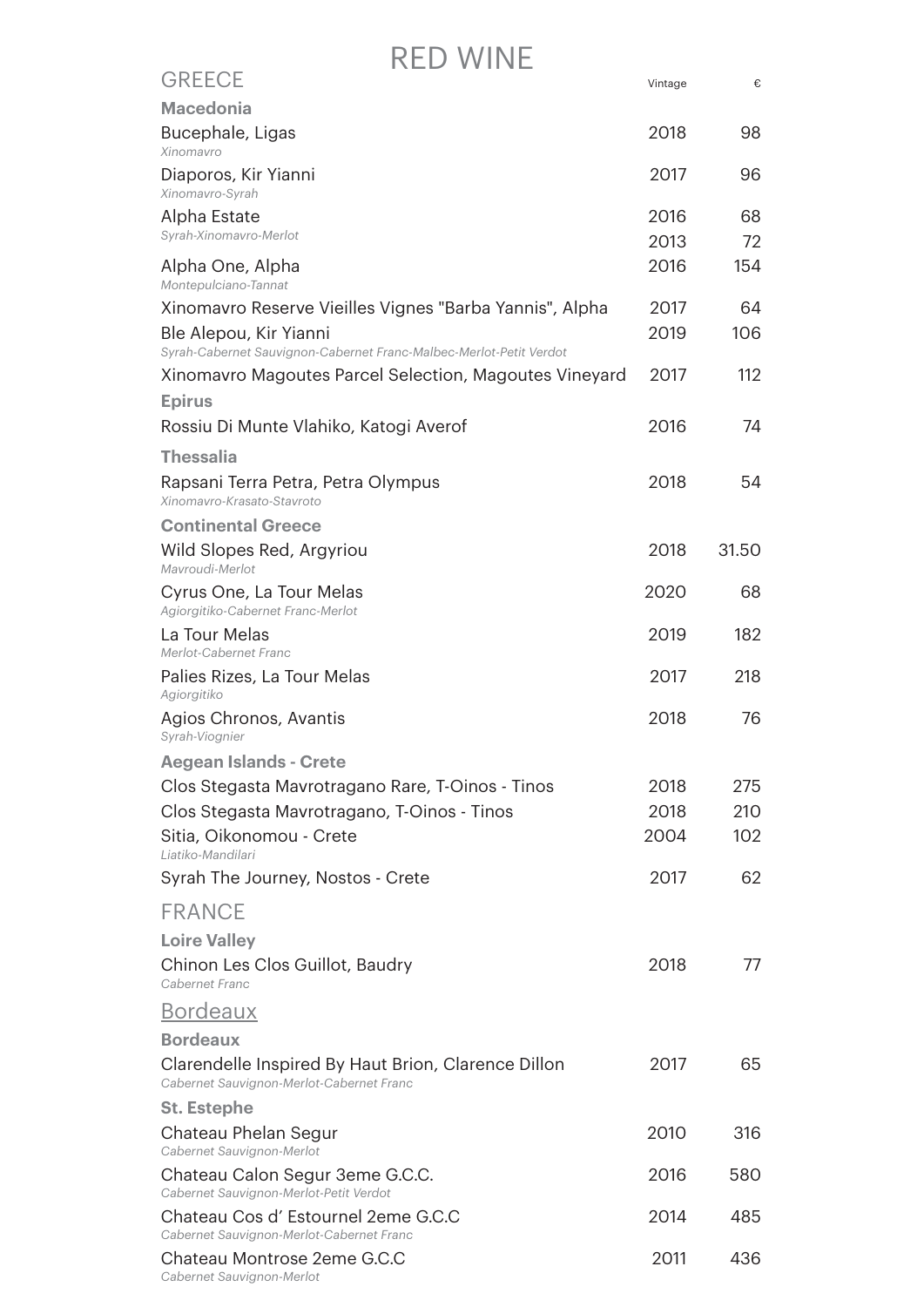| <b>FRANCE</b>                                                                                                       | Vintage                                      | €                                      |
|---------------------------------------------------------------------------------------------------------------------|----------------------------------------------|----------------------------------------|
| Bordeaux                                                                                                            |                                              |                                        |
| <b>Pauillac</b>                                                                                                     |                                              |                                        |
| Les Griffons de Pichon Baron, Chateau Pichon Baron<br>Cabernet Sauvignon-Merlot                                     | 2014                                         | 162                                    |
| Chateau Lynch Bages 5eme G.C.C<br>Cabernet Sauvignon-Merlot                                                         | 2011                                         | 492                                    |
| Chateau d'Armailhac 5eme G.C.C.<br>Cabernet Sauvignon-Merlot-Cabernet Franc-Petit Verdot                            | 2014                                         | 278                                    |
| Chateau Pontet Canet 5eme G.C.C.<br>Cabernet Sauvignon-Merlot-Cabernet Franc-Petit Verdot                           | 2013<br>2007<br>1999<br>1998<br>1996<br>1995 | 465<br>425<br>525<br>515<br>535<br>542 |
|                                                                                                                     | 1994<br>1990                                 | 558<br>565                             |
| Chateau Clerc Milon 5eme G.C.C.<br>Cabernet Sauvignon-Merlot-Cabernet Franc-Carmenere-Petit Verdot                  | 2012                                         | 475                                    |
| Chateau Pichon Baron 2eme G.C.C.<br>Cabernet Sauvignon-Merlot-Cabernet Franc-Petit Verdot                           | 2014                                         | 612                                    |
| Chateau Pichon Longueville Comtesse de Lalande 2eme G.C.C.<br>Cabernet Sauvignon-Merlot-Cabernet Franc-Petit Verdot | 2017                                         | 486                                    |
| Chateau Latour 1er G.C.C.<br>Cabernet Sauvignon-Merlot-Cabernet Franc-Petit Verdot                                  | 1998                                         | 2960                                   |
| Chateau Mouton Rothschild 1er G.C.C.<br>Cabernet Sauvignon-Merlot-Cabernet Franc                                    | 2014                                         | 2155                                   |
| Chateau Lafite Rothschild 1er G.C.C.<br>Cabernet Sauvignon-Merlot-Cabernet Franc-Petit Verdot                       | 1996                                         | 4796                                   |
| <b>St. Julien</b>                                                                                                   |                                              |                                        |
| Chateau Talbot 4eme G.C.C.<br>Cabernet Sauvignon-Merlot- Petit Verdot                                               | 2014                                         | 296                                    |
| Chateau Beychevelle 4eme G.C.C.<br>Merlot-Cabernet Sauvignon-Petit Verdot- Cabernet Franc                           | 2014                                         | 424                                    |
| Chateau Ducru Beaucaillou 2eme G.C.C.<br>Cabernet Sauvignon-Merlot                                                  | 2014                                         | 720                                    |
| Chateau Leoville Barton 2eme G.C.C.<br>Cabernet Sauvignon-Merlot-Cabernet Franc                                     | 2012                                         | 325                                    |
| Chateau Leoville Las Cases 2eme G.C.C.<br>Cabernet Sauvignon-Merlot-Cabernet Franc                                  | 2013                                         | 695                                    |
| Chateau Leoville Poyferre 2eme G.C.C.<br>Cabernet Sauvignon-Merlot-Petit Verdot-Cabernet Franc                      | 2015                                         | 378                                    |
| <b>Margaux</b>                                                                                                      |                                              |                                        |
| Chateau Palmer 3eme G.C.C.<br>Cabernet Sauvignon-Merlot-Petit Verdot                                                | 2007                                         | 715                                    |
| Chateau d'Issan 3eme G.C.C.<br>Cabernet Sauvignon-Merlot                                                            | 2013                                         | 446                                    |
| Chateau Kirwan 3eme G.C.C<br>Cabernet Sauvignon-Merlot-Cabernet Franc-Petit Verdot                                  | 2015                                         | 262                                    |
| Chateau Rauzan Segla 2eme G.C.C.<br>Cabernet Sauvignon-Merlot-Cabernet Franc-Petit Verdot                           | 2013                                         | 305                                    |
| Chateau Brane Cantenac 2eme G.C.C.<br>Cabernet Sauvignon-Merlot-Cabernet Franc                                      | 2014                                         | 245                                    |
| Margaux du Chateau Margaux<br>Cabernet Sauvignon-Merlot-Petit Verdot                                                | 2014                                         | 188                                    |
| Chateau Margaux 1er G.C.C.                                                                                          | 2015                                         | 2050                                   |

*Cabernet Sauvignon-Merlot-Petit Verdot*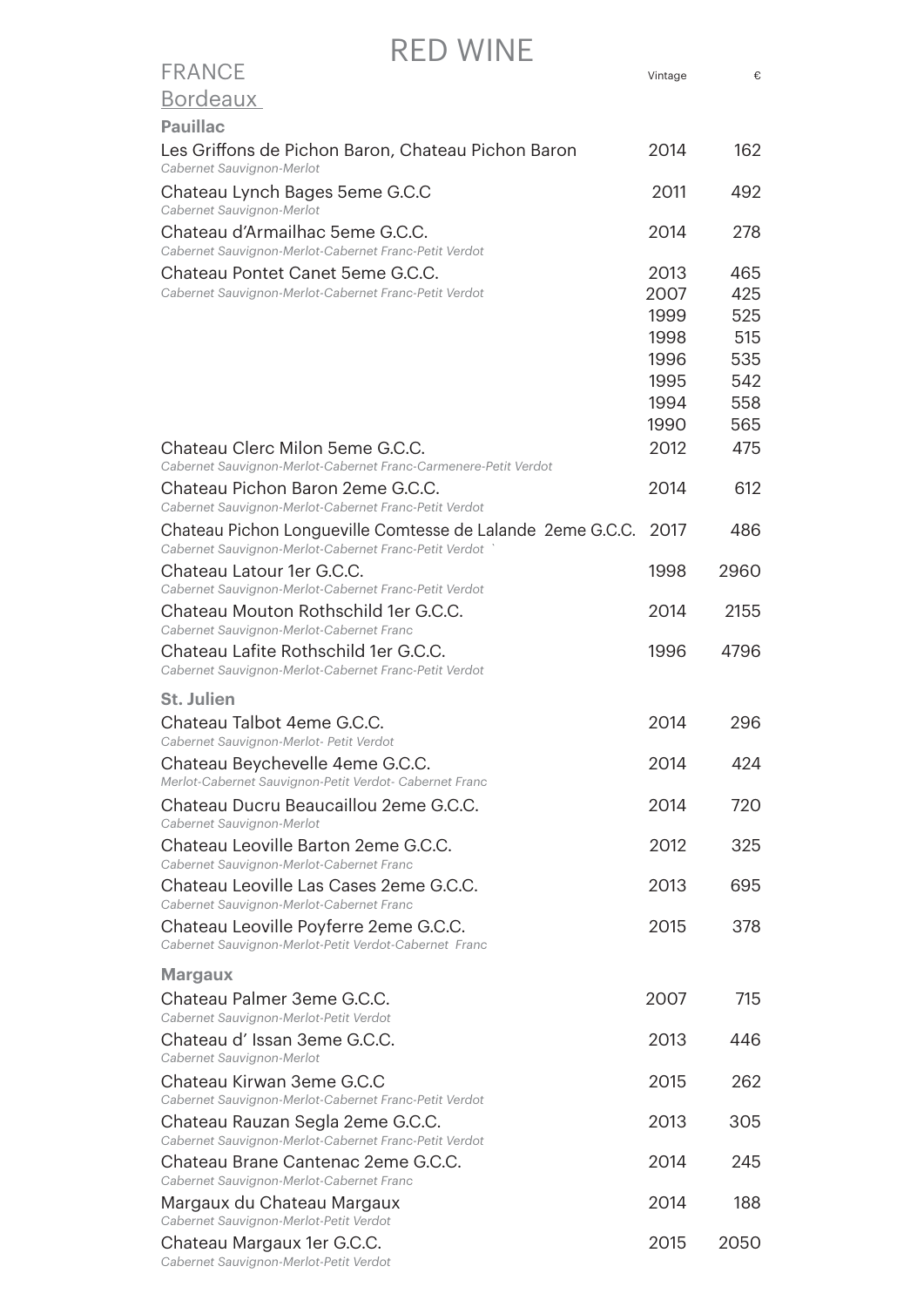|                                                                                      | RED WHVE |         |      |  |
|--------------------------------------------------------------------------------------|----------|---------|------|--|
| <b>FRANCE</b>                                                                        |          | Vintage | €    |  |
| <b>Bordeaux</b>                                                                      |          |         |      |  |
| <b>Pessac Leognan</b>                                                                |          |         |      |  |
| Chateau Pape Clement G.C.C.<br>Cabernet Sauvignon-Merlot-Petit Verdot-Cabernet Franc |          | 2011    | 395  |  |
| Chateau La Mission Haut Brion G.C.C                                                  |          | 2014    | 1080 |  |
| Cabernet Sauvignon-Merlot-Cabernet Franc                                             |          | 2011    | 1060 |  |
|                                                                                      |          | 2008    | 1035 |  |
|                                                                                      |          | 2007    | 1020 |  |
|                                                                                      |          | 2004    | 996  |  |
|                                                                                      |          | 1996    | 985  |  |
| Chateau Haut Brion 1er G.C.C.<br>Cabernet Sauvignon-Merlot-Cabernet Franc            |          | 2007    | 1850 |  |
| <b>St Emilion</b>                                                                    |          |         |      |  |
| Chateau Beau-Sejour Becot 1er G.C.C. "B"<br>Merlot-Cabernet Franc-Cabernet Sauvignon |          | 2012    | 282  |  |
| Chateau Figeac 1er G.C.C. "B"<br>Cabernet Sauvignon-Cabernet Franc-Merlot            |          | 2013    | 385  |  |
| Chateau Troplong Mondot 1er G.C.C. "B"<br>Merlot-Cabernet Sauvignon-Cabernet Franc   |          | 2009    | 722  |  |
| Chateau La Gaffeliere 1er G.C.C. "B"<br>Merlot-Cabernet Franc-Cabernet Sauvignon     |          | 2010    | 476  |  |
| Chateau Ausone 1er G.C.C. "A"<br>Cabernet Franc-Merlot                               |          | 2012    | 2120 |  |
| Chateau Pavie 1er G.C.C. "A"<br>Merlot-Cabernet Franc-Cabernet Sauvignon             |          | 2008    | 1325 |  |
| Chateau Angelus 1er G.C.C. "A"<br>Merlot-Cabernet Franc                              |          | 2015    | 1478 |  |
| Chateau Cheval Blanc 1er G.C.C. "A"<br>Cabernet Franc-Merlot                         |          | 2011    | 1892 |  |
| <b>Pomerol</b>                                                                       |          |         |      |  |
| L' Hospitalet de Gazin<br>Merlot-Cabernet Sauvignon-Cabernet Franc                   |          | 2017    | 192  |  |
| Chateau Gazin<br>Merlot-Cabernet Sauvignon Cabernet Franc                            |          | 2010    | 365  |  |
| Chateau La Conseillante<br>Merlot-Cabernet Franc                                     |          | 2013    | 355  |  |
| Chateau Trotanoy<br>Merlot-Cabernet Franc                                            |          | 2005    | 1295 |  |
| Vieux Chateau Certan<br>Merlot-Cabernet Franc-Cabernet Sauvignon                     |          | 2011    | 696  |  |
| <b>Petrus Grand Vin</b><br>Merlot                                                    |          | 1986    | 6375 |  |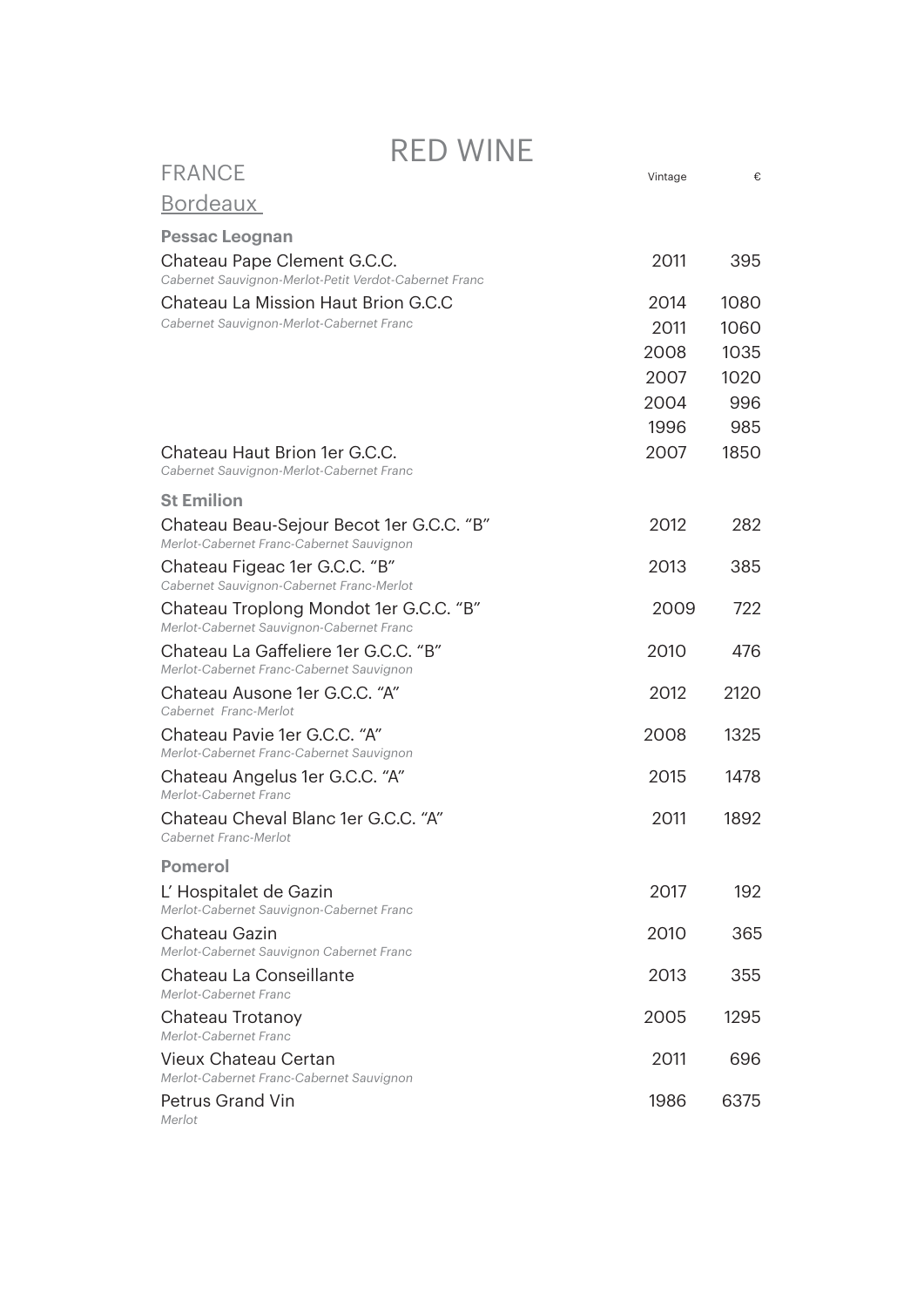| <b>FRANCE</b>                                                                         | Vintage | €    |
|---------------------------------------------------------------------------------------|---------|------|
| <u>Burgundy</u>                                                                       |         |      |
| <b>Bourgogne</b>                                                                      |         |      |
| Bourgogne Couvent des Jacobins, Jadot<br>Pinot Noir                                   | 2020    | 48   |
| Bourgogne Rouge, Leroy<br><b>Pinot Noir</b>                                           | 2015    | 510  |
| Côte de Nuits                                                                         |         |      |
| Fixin "Champs de Vosger", Galeyrand<br><b>Pinot Noir</b>                              | 2018    | 126  |
| Nuits Saint George Aux Allots, Benjamin Leroux<br>Pinot Noir                          | 2018    | 275  |
| Gevrey Chambertin Cuvee del' Aulne, Laurent Ponsot<br><b>Pinot Noir</b>               | 2018    | 234  |
| Chambertin Clos de Beze Grand Cru, Robert Groffier<br>Pinot Noir                      | 2018    | 2145 |
| Charmes Chambertin Grand Cru, Dugat Py<br><b>Pinot Noir</b>                           | 2018    | 1435 |
| Chambolle Musigny Premier Cru Les Amoureuses, Albert Bichot 2016<br><b>Pinot Noir</b> |         | 912  |
| Musigny Grand Cru Cuvee Vieilles Vignes,                                              |         |      |
| Comte Georges De Vogue<br>Pinot Noir                                                  | 2017    | 1595 |
| Bonnes Mares Grand Cru, Lucien Le Moine<br><b>Pinot Noir</b>                          | 2018    | 1287 |
| Morey St Denis, Dubant<br>Pinot Noir (Organic)                                        | 2019    | 164  |
| Clos des Lambrays Grand Cru Monopole, Domaine des Lambrays2016<br><b>Pinot Noir</b>   |         | 970  |
| Clos de Tart Grand Cru Monopole<br><b>Pinot Noir</b>                                  | 2006    | 1725 |
| Clos de Vougeot Grand Cru, Henri Boillot<br>Pinot Noir                                | 2019    | 598  |
| Vosne Romanée, Jadot<br>Pinot Noir                                                    | 2017    | 182  |
| Echezeaux Grand Cru, Domaine D' Eugenie<br><b>Pinot Noir</b>                          | 2018    | 995  |
| Richebourg Grand Cru Domaine du Clos Frantin, Albert Bichot 2017<br>Pinot Noir        |         | 2485 |
| Côte de Beaune                                                                        |         |      |
| Pommard Clos du Ursullines Monopole,                                                  |         |      |
| Domaine du Pavillon-Albert Bichot<br><b>Pinot Noir</b>                                | 2017    | 178  |
| Volnay Premier Cru Clos des Ducs Monopole,                                            |         |      |
| Marquis de Angerville<br>Pinot Noir                                                   | 2016    | 695  |
| Beaune Greves Vignes de L'Enfant Jesus Premier Cru,                                   |         |      |
| Bouchard Pere & Fils<br><b>Pinot Noir</b>                                             | 2015    | 520  |
| Corton Les Marechaudes Grand Cru, Chandon de Briailles                                | 2018    | 342  |

*Pinot Noir*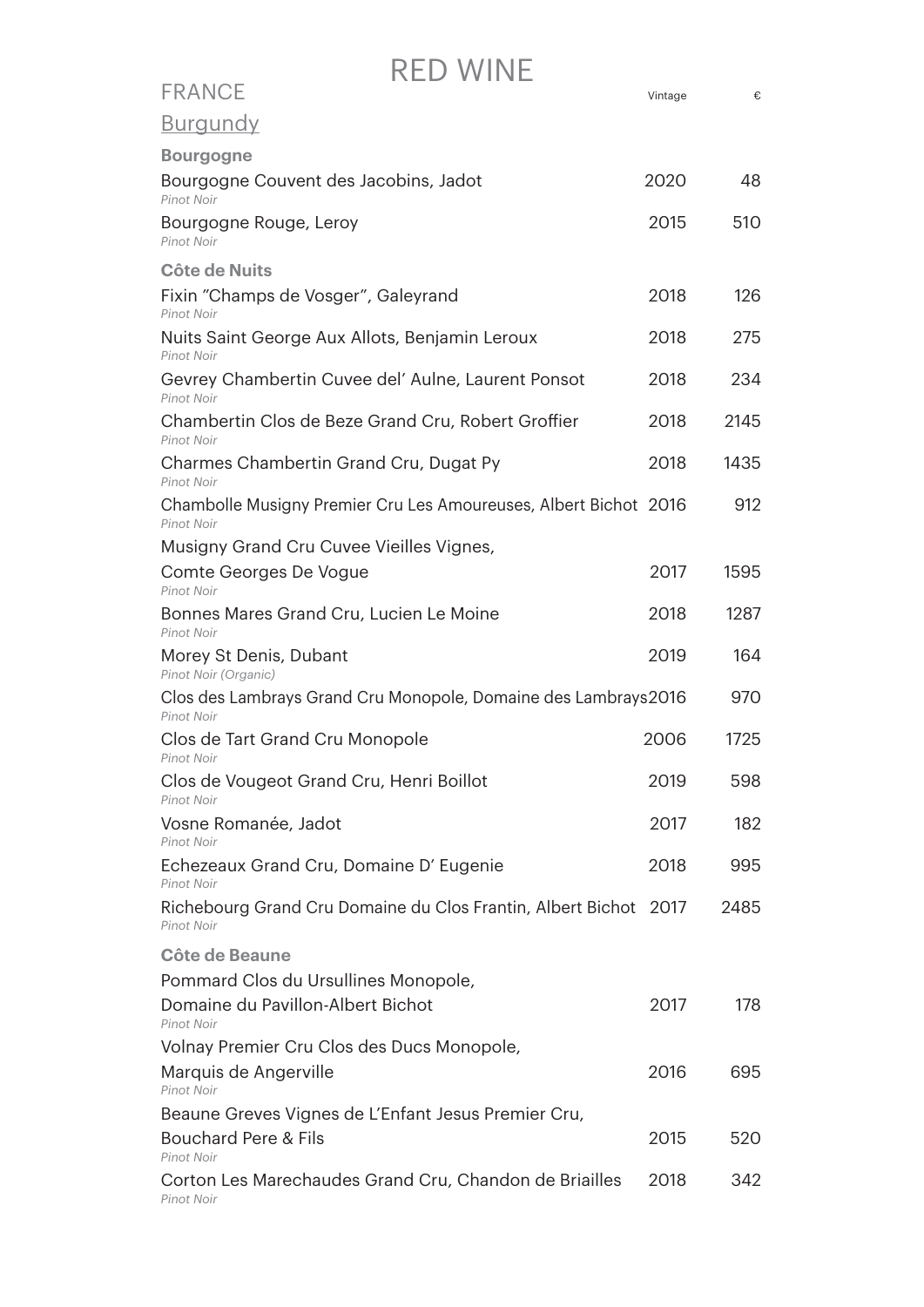| RED WINE                                                                                                   |         |      |  |
|------------------------------------------------------------------------------------------------------------|---------|------|--|
| <b>FRANCE</b>                                                                                              | Vintage | €    |  |
| <u>Burgundy</u>                                                                                            |         |      |  |
| <b>Beaujolais</b>                                                                                          |         |      |  |
| Morgon, Marcel Lapierre $\circledR$<br>Gamay                                                               | 2020    | 77   |  |
| Regnie, Sunier<br>Gamav                                                                                    | 2020    | 74   |  |
| <u>Rhone</u>                                                                                               |         |      |  |
| Cotes du Rhone Mon Coeur, Chave Selection<br>Syrah-Grenache                                                | 2018    | 44   |  |
| Cote Rotie La Tourque, Guigal<br>Syrah-Viognier                                                            | 2015    | 1220 |  |
| Cote Rotie La Landonne, Guigal<br>Syrah                                                                    | 2017    | 1220 |  |
| Cote Rotie La Mouline, Guigal<br>Syrah-Viognier                                                            | 2014    | 1126 |  |
| Hermitage Sizeranne, Chapoutier<br>Syrah                                                                   | 2015    | 188  |  |
| Hermitage, Chave<br>Syrah                                                                                  | 2017    | 1155 |  |
| Gigondas Le Claux, Chateau de St Cosme $\circledcirc$<br>Grenache                                          | 2019    | 232  |  |
| Vacqueyras Cuvee Azalais, Le Sang des Cailloux<br>Carignan-Mourvedre-Cinsault- Syrah-Grenache (Biodynamic) | 2018    | 73   |  |
| Chateauneuf du Pape, Chateau du Beaucastel<br>Grenache Noir-Syrah-Mourvedre-Carignan                       | 2017    | 374  |  |
| <b>Roussillon-Languedoc</b>                                                                                |         |      |  |
| Mire La Mer, Les Clos Perdus - Corbieres/Languedoc<br>Grenache-Mourvedre-Carignan                          | 2014    | 77   |  |
| Vieilles Vignes Cotes Catalanes, Gauby<br>Grenache-Carignan-Syrah                                          | 2016    | 94   |  |
| <b>ITALY</b>                                                                                               |         |      |  |
| Terre di San Leonardo, San Leonardo - Trentino/Alto Adige<br>Cabernet Sauvignon-Merlot-Carmenere           | 2017    | 56   |  |
| Valpolicella Superiore Ripasso, Campagnola - Veneto<br>Corvina-Molinara-Rondinella                         | 2019    | 44   |  |
| Costasera Amarone della Valpolicella, Masi - Veneto V<br>Corvina-Molinara-Rondinella                       | 2015    | 156  |  |
| Langhe Nebbiolo, Scavino - Piemonte<br>Nebbiolo                                                            | 2020    | 84   |  |
| Barbera d'Alba, Vietti - Piemonte                                                                          | 2019    | 82   |  |
| Dogliani San Luigi, Pecchenino - Piemonte<br>Dolcetto                                                      | 2020    | 76   |  |
| Barolo Serralunga D' Alba, Luigi Baudana - Piemonte<br>Nebbiolo                                            | 2017    | 115  |  |
| Barolo, Domenico Clerico - Piemonte<br>Nebbiolo                                                            | 2017    | 154  |  |
| Barolo Pajana, Domenico Clerico - Piemonte<br>Nebbiolo                                                     | 2017    | 256  |  |
| Barolo Riserva Ceretta Vigna Bricco, Elio Altare - Piemonte<br>Nebbiolo                                    | 2015    | 286  |  |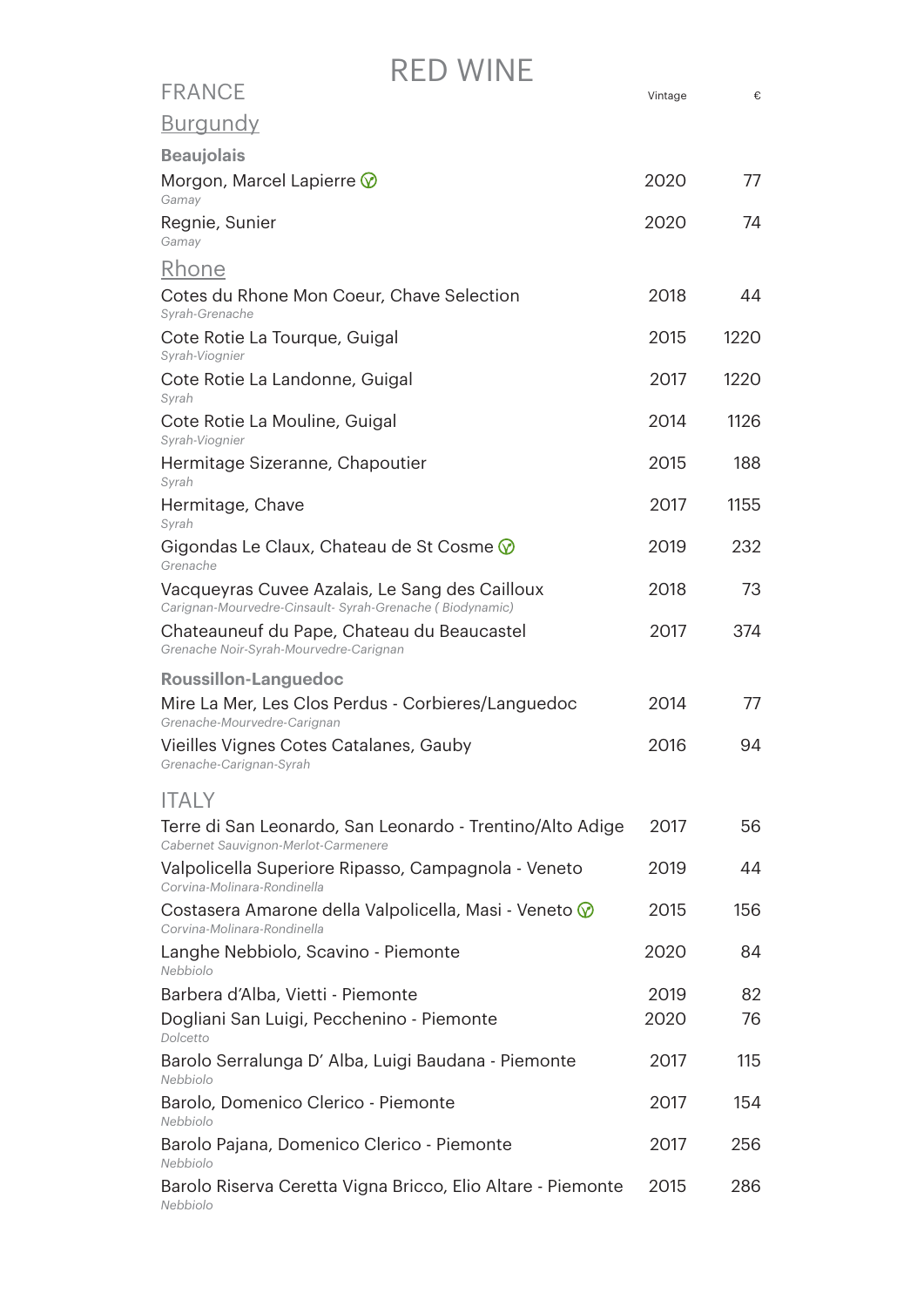| <b>ITALY</b>                                                                                           | Vintage   | €    |
|--------------------------------------------------------------------------------------------------------|-----------|------|
| Barolo Bussia Romirasco, Poderi Aldo Conterno - Piemonte<br>Nebbiolo                                   | 2014      | 690  |
| Barbaresco, Bruno Rocca - Piemonte<br>Nebbiolo                                                         | 2017      | 144  |
| Barbaresco Masseria, Vietti - Piemonte<br>Nebbiolo                                                     | 2015      | 288  |
| Chianti Classico, Meraviglie - Tuscany<br>Sangiovese-Canaiolo                                          | 2016      | 38   |
| Chianti Classico, Castellare di Castellina - Tuscany<br>Canaiolo-Sangiovese                            | 2020      | 62   |
| Chianti Classico Fonterutoli, Mazzei - Tuscany<br>Sangiovese-Malvasia Nera-Colorino-Merlot             | 2019      | 74   |
| Chianti Classico Gran Selezione Padia a Passignano, Antinori 2018<br>Sangiovese                        |           | 132  |
| Chianti Classico Gran Selezione Ipsus, Caggio - Tuscany<br>Sangiovese                                  | 2015      | 672  |
| Brunello di Montalcino, Valdicava - Tuscany<br>Sangiovese Grosso                                       | 2015      | 218  |
| Brunello di Montalcino, Altesino - Tuscany<br>Sangiovese Grosso                                        | 2017      | 125  |
| Vino Nobile di Montepulciano, Poliziano - Tuscany<br>Prunolo Gentile-Colorino-Canaiolo-Merlot          | 2018      | 88   |
| Cepparello, Isole e Olena - Tuscany<br>Sangiovese                                                      | 2017      | 174  |
| Castello di Fonterutoli Siepi, Mazzei - Tuscany<br>Merlot-Sangiovese                                   | 2013/2015 | 298  |
| Camartina, Querciabella - Tuscany $\circledcirc$<br>Cabernet Sauvignon-Sangiovese (Organic)            | 2001      | 335  |
| Galatrona, Petrolo - Val d'Arno di Sorpa / Tuscany<br>Merlot (Organic Certification)                   | 2018      | 352  |
| Tignanello, Antinori - Tuscany<br>Sangiovese-Cabernet Sauvignon-Cabernet Franc                         | 2018      | 325  |
| Solaia, Antinori - Tuscany<br>Cabernet Sauvignon-Cabernet Franc-Sangiovese                             | 2014      | 1026 |
| Ad Astra, Nittardi - Maremma/Tuscany<br>Cabernet Sauvignon-Merlot-Syrah                                | 2014      | 72   |
| Le Volte, dell' Ornellaia - Bolgheri/Tuscany<br>Merlot-Sangiovese-Cabernet Sauvignon                   | 2019      | 78   |
| Le Serre Nuove, Tenuta Dell' Ornellaia<br>Merlot-Cabernet Sauvignon-Petit Verdot-Cabernet Franc        | 2019      | 168  |
| Ornellaia, dell' Ornellaia - Bolgheri/Tuscany<br>Cabernet Sauvignon-Merlot-Cabernet Franc-Petit Verdot | 2018      | 628  |
| Masseto - Bolgheri/Tuscany<br>Merlot                                                                   | 2010      | 2920 |
| Le Difese, Tenuta San Guido - Bolgheri/Tuscany<br>Cabernet Sauvignon-Sangiovese                        | 2019      | 79   |
| Guidalberto, Tenuta San Guido - Bolgheri/Tuscany<br>Cabernet Sauvignon-Merlot                          | 2017      | 152  |
| Sassicaia, Tenuta San Guido - Bolgheri/Tuscany<br>Cabernet Sauvignon-Cabernet Franc                    | 2018      | 615  |
| Guado Al Tasso, Antinori - Bolgheri/Tuscany<br>Cabernet Sauvignon-Merlot-Cabernet Franc-Petit Verdot   | 2018      | 382  |
| Cont' Ugo, Antinori - Bolgheri/Tuscany<br>Merlot                                                       | 2019      | 118  |
| Montepulciano d'Abruzzo, Caleo - Abruzzo                                                               | 2020      | 36   |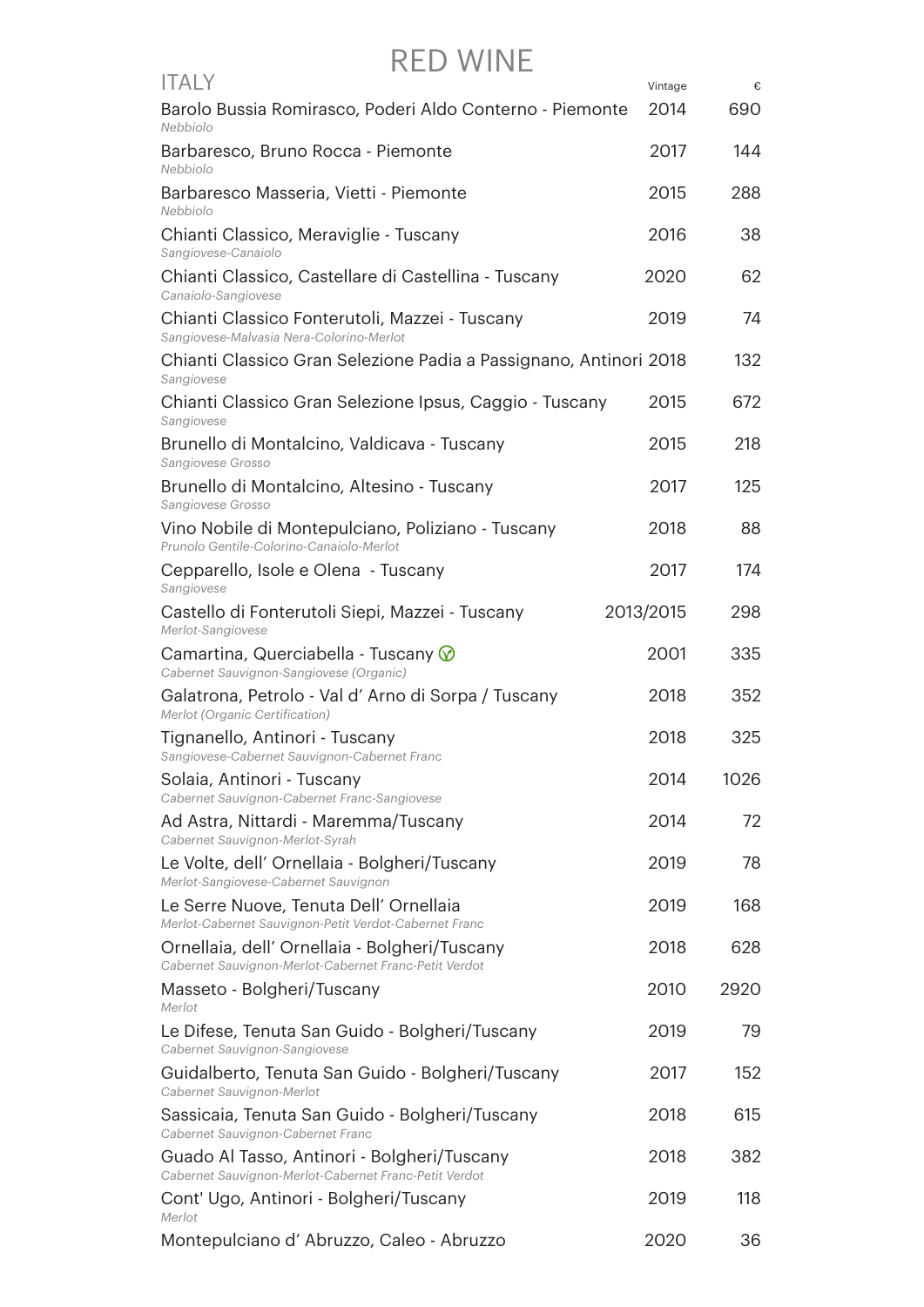| <b>ITALY</b>                                                                                                                 | Vintage   | €    |
|------------------------------------------------------------------------------------------------------------------------------|-----------|------|
| Bacca Nera, Torre de Lancia - Puglia<br>Negroamaro-Primitivo                                                                 | 2020      | 48   |
| Taurasi, Feudi di San Gregorio - Campania<br>Aglianico                                                                       | 2015      | 92   |
| Chimbanta, Dettori - Sardinia<br>Monica                                                                                      | 2016      | 94   |
| Mille e Una Notte, Donnafugata - Sicily<br>Nero d' Avola-Petit Verdot-Syrah                                                  | 2015      | 178  |
| Santa Cecilia, Planeta - Sicily<br>Nero d'Avola                                                                              | 2015      | 85   |
| Rampante Contrada, Passopisciaro - Sicily<br>Nerello Mascalese                                                               | 2015      | 156  |
| Etna Rosso Prephylloxera La Vigna di Don Peppino,<br>Tenuta Delle Terre Nere - Sicily<br>Nerello Mascalese-Nerello Cappuccio | 2017      | 212  |
| <b>SPAIN</b>                                                                                                                 |           |      |
| Rioja Crianza, Los Hermanos de Manzanos - Rioja<br>Tempranillo                                                               | 2014      | 44   |
| Rioja Reserva, Roda - Rioja                                                                                                  | 2017      | 92   |
| Vina Tondonia Rioja Reserva, Lopez de Heredia - Rioja<br>Tempranillo                                                         | 2009      | 88   |
| Castillo Ygay Rioja Gran Reserva, Marques de Murrieta - Rioja 2010<br>Tempranillo-Mazuelo                                    |           | 526  |
| Unico, Vega Sicilia - Ribera del Duero<br>Tempranillo-Cabernet Sauvignon                                                     | 2005      | 986  |
| El Vuit, Le Vinya de Vuit - Priorat<br>Garnaca Tinta-Carinena                                                                | 2011      | 218  |
| Perpetual, Torres - Priorat<br>Garnaca Tinta-Carinena                                                                        | 2017      | 110  |
| <b>LEBANON</b>                                                                                                               |           |      |
| Comte de M, Chateau Kefraya - Bekaa Valey<br>Cabernet Sauvignon-Syrah                                                        | 2014      | 115  |
| <b>AUSTRALIA</b>                                                                                                             |           |      |
| Stonewell Shiraz, Peter Lehmann - Barossa Valley                                                                             | 2013      | 142  |
| RunRig, Torbreck - Barossa Valley<br>Shiraz-Viognier                                                                         | 2014      | 605  |
| Hill of Grace Vineyard, Henschke - Eden Valley<br>Shiraz                                                                     | 2013      | 1630 |
| Sexy Beast Cabernet Sauvignon, Two Hands - Mc Laren                                                                          | 2019      | 76   |
| <b>NEW ZEALAND</b>                                                                                                           |           |      |
| Sophia Gimblett Gravels, Craggy Range - Hawkes Bay<br>Merlot-Cabernet Sauvignon-Cabernet Franc                               | 2014      | 165  |
| Pinot Noir, Cloudy Bay - Marlborough                                                                                         | 2016      | 115  |
| Pinot Noir, Burn Cottage - Central Otago                                                                                     | 2018      | 188  |
| <b>REPULIC OF SOUTH AFRICA</b>                                                                                               |           |      |
| Columella, Sadie Family - Swartland<br>Syrah-Mourvèdre                                                                       | 2014/2015 | 224  |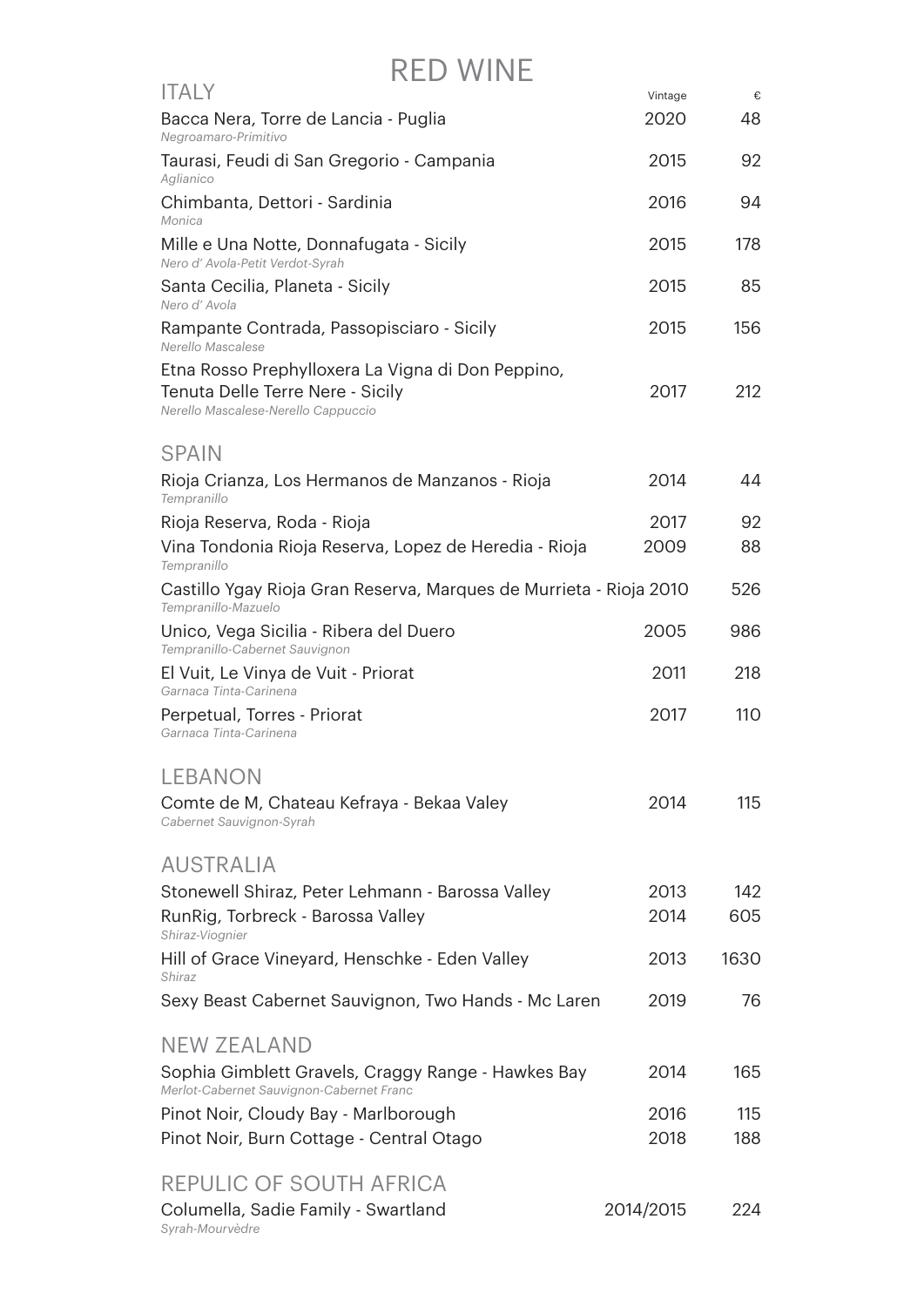| U.S.A                                                                                                      | Vintage | €    |
|------------------------------------------------------------------------------------------------------------|---------|------|
| <b>Oregon</b>                                                                                              |         |      |
| Pinot Noir, Domaine Drouhin - Willamette Valley                                                            | 2016    | 120  |
| <b>California</b>                                                                                          |         |      |
| The Bard, Realm Cellars - Napa Valley<br>Cabernet Sauvignon-Cabernet Franc-Merlot-Petit Verdot-Petit Sirah | 2018    | 440  |
| Wraith, Hundred Acre - Napa Valley<br>Cabernet Sauvignon                                                   | 2016    | 1895 |
| DB4, Bryant Estate - Napa Valley<br>Cabernet Sauvignon-Cabernet Franc-Merlot-Petit Verdot                  | 2016    | 475  |
| Bettina, Bryant Estate - Napa Valley<br>Cabernet Sauvignon-Cabernet Franc-Merlot-Petit Verdot              | 2015    | 1435 |
| One Point Five Cabernet Sauvignon, Shafer - Napa Valley                                                    | 2017    | 335  |
| Dominus, Moueix - Napa Valley<br>Cabernet Sauvignon-Petit Verdot-Cabernet Franc                            | 2014    | 846  |
| Opus One - Napa Valley<br>Cabernet Sauvignon-Petit Verdot-Cabernet Franc                                   | 2010    | 1668 |
| Promontory, Harlan - Napa Valley<br>Cabernet Sauvignon                                                     | 2012    | 1975 |
| Mount Veeder, Lokoya - Napa Valley<br>Cabernet Sauvignon                                                   | 2010    | 1875 |
| Beyer Ranch Zinfandel, Wente - Livermore/San Francisco Bay 2018                                            |         | 58   |
| Eaba, Andremily - Santa Barbara<br>Syrah-Mourvedre-Grenache-Viognier                                       | 2017    | 320  |
| Pinot Noir Sta Rita Hills, Sanford - Santa Barbara                                                         | 2017    | 138  |
| Syrah "The Hated Hunter", Sine Qua Non - Ventura                                                           | 2017    | 835  |
| Grenache "The Gorgeous Victim", Sine Qua Non - Ventura                                                     | 2017    | 835  |
| <b>CHILE</b>                                                                                               |         |      |
| Gê, Emiliana - Colchagua Valley                                                                            | 2016    | 155  |
| Syrah-Cabernet Sauvignon-Carmenere-Merlot                                                                  |         |      |
| Clos Apalta, Casa Lapostolle - Colchagua Valley<br>Merlot-Carmenere-Cabernet Sauvignon                     | 2014    | 338  |
| <b>ARGENTINA</b>                                                                                           |         |      |
| Q Malbec, Zuccardi - Uco Valley / Mendoza                                                                  | 2018    | 72   |
| Malbec Reserva, Krontiras - Mendoza                                                                        | 2015    | 174  |
| Cheval des Andes,                                                                                          |         |      |
| Cheval Blanc & Terrazas de Los Andes - Mendoza<br>Malbec-Cabernet Sauvignon-Petit Verdot                   | 2015    | 275  |
| <b>HALF BOTTLE COLLECTION (375ML)</b>                                                                      |         |      |
| <b>FRANCE</b>                                                                                              |         |      |
| Clarendelle Inspired by Haut Brion,                                                                        |         |      |
| Clarence Dillon - Bordeaux<br>Cabernet Sauvignon-Merlot-Cabernet Franc                                     | 2014    | 34   |
| <b>ITALY</b>                                                                                               |         |      |
| Chianti Classico Fonterutoli, Mazzei - Tuscany<br>Sangiovese-Malvasia Nera-Colorino-Merlot                 | 2019    | 38   |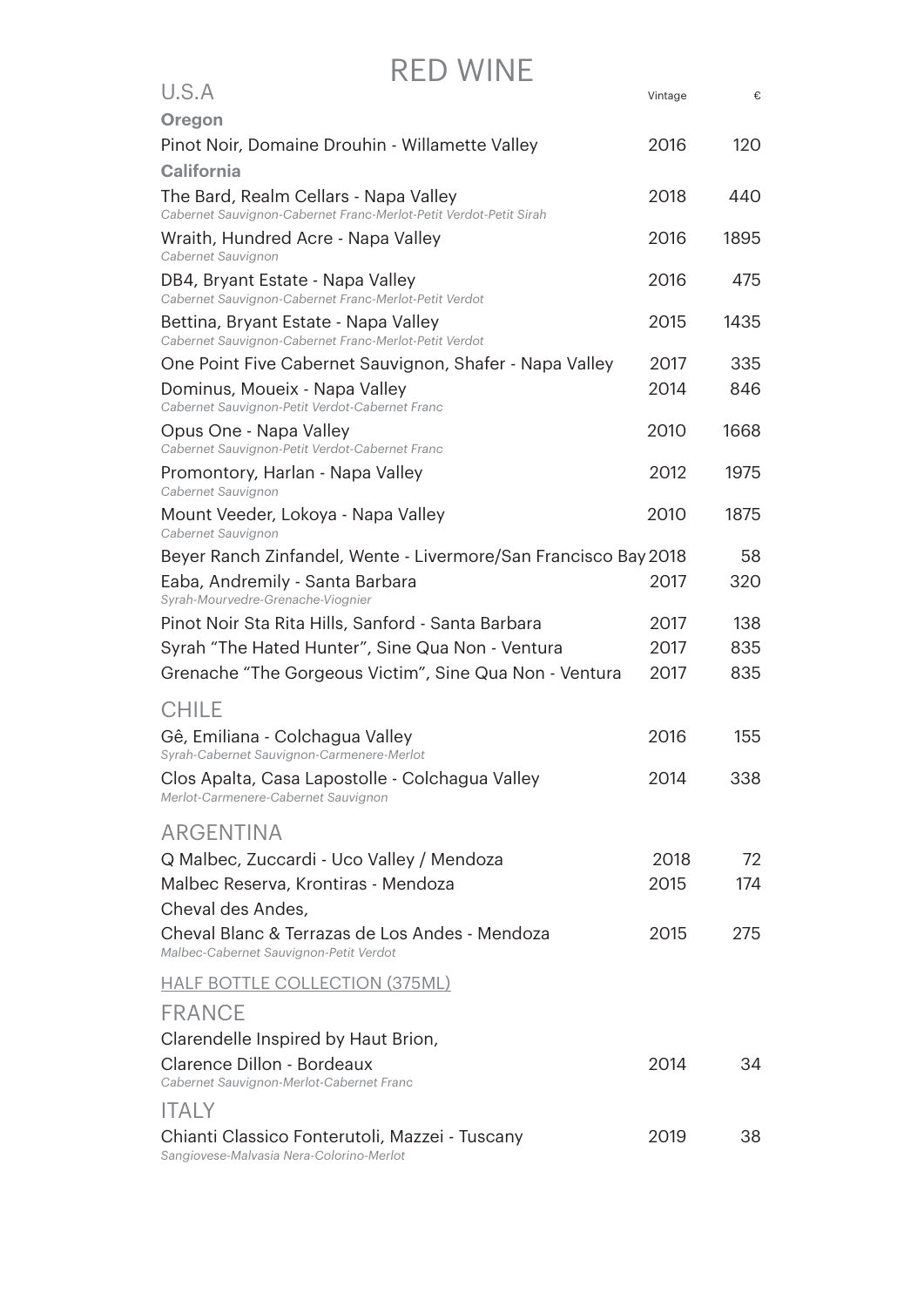| <b>MAGNUM COLLECTION (1,5LT)</b>                                                                       | Vintage | €    |
|--------------------------------------------------------------------------------------------------------|---------|------|
| <b>GREECE</b>                                                                                          |         |      |
| "1827", Navarino Vineyards - Messinia                                                                  | 2017    | 69   |
| (Organic Farming) Cabernet Sauvignon<br>Kotyle Cabernet Sauvignon, Navarino Vineyards - Messinia       | 2014    | 146  |
| Megas Oenos, Skouras - Peloponnese                                                                     | 2017    | 132  |
| Cabernet Sauvignon-Agiorgitiko                                                                         |         |      |
| Evangelo, Gerovassiliou - Macedonia<br>Syrah-Viognier                                                  | 2019    | 145  |
| La Tour Melas - Continental Greece<br>Merlot-Cabernet Franc                                            | 2018    | 362  |
| Clos Stegasta Mavrotragano, T-Oinos - Tinos                                                            | 2013    | 440  |
| <b>FRANCE</b>                                                                                          |         |      |
| Chateau Phelan Segur 1500ml - Bordeaux<br>Cabernet Sauvignon-Merlot                                    | 2014    | 362  |
| <b>ITALY</b>                                                                                           |         |      |
| Ornellaia, dell' Ornellaia - Bolgheri/Tuscany<br>Cabernet Sauvignon-Merlot-Cabernet Franc-Petit Verdot | 2009    | 1290 |
| Brunello di Montalcino, Luce - Tuscany<br>Sangiovese Grosso                                            | 2013    | 1060 |
| <b>JEROBOAM COLLECTION (3LT)</b>                                                                       |         |      |
| <b>ITALY</b>                                                                                           |         |      |
| Ornellaia, dell' Ornellaia - Bolgheri/Tuscany<br>Cabernet Sauvignon-Merlot-Cabernet Franc-Petit Verdot | 2014    | 2365 |
| Sassicaia - Bolgheri/Tuscany<br>Cabernet Sauvignon-Cabernet Franc                                      | 2018    | 3150 |